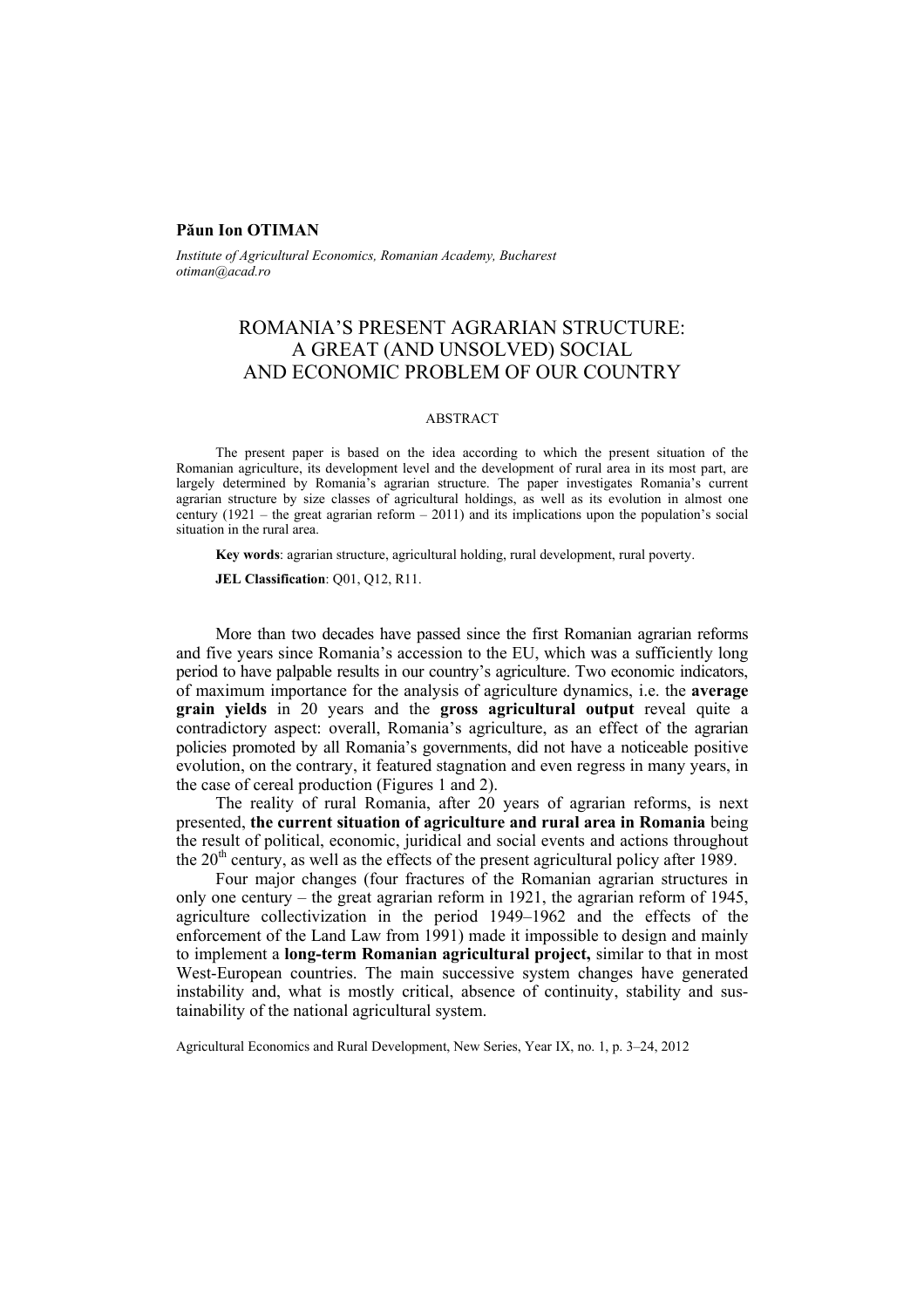

Figure 1. Evolution of average grain yields in Romania, 1990–2011 (q/ha).



Figure 2. Gross agricultural production in Romania, 1998–2009 (euro/ha).

The effects of the agricultural policies (reforms, restructuring, adjustments) that were applied on a contradictory basis, lacking continuity after 1989, generated a fluid agriculture, unstructured, non-performant, non-competitive as well as the shift from very large agricultural units (state farms, agricultural production cooperatives), characteristic to the East-European socialism, to large agricultural units (associations, companies), in an early capitalist stage, on an area totaling over 5 million ha.

The prevailing reality of the Romanian rural area is marked by serious economic and social phenomena, the most obvious being the following:

– **lack of concern for the farming sector**, by non-farming the arable land and turning it into idle land (about  $1.5-1.7$  mil. ha/year), the non-utilization of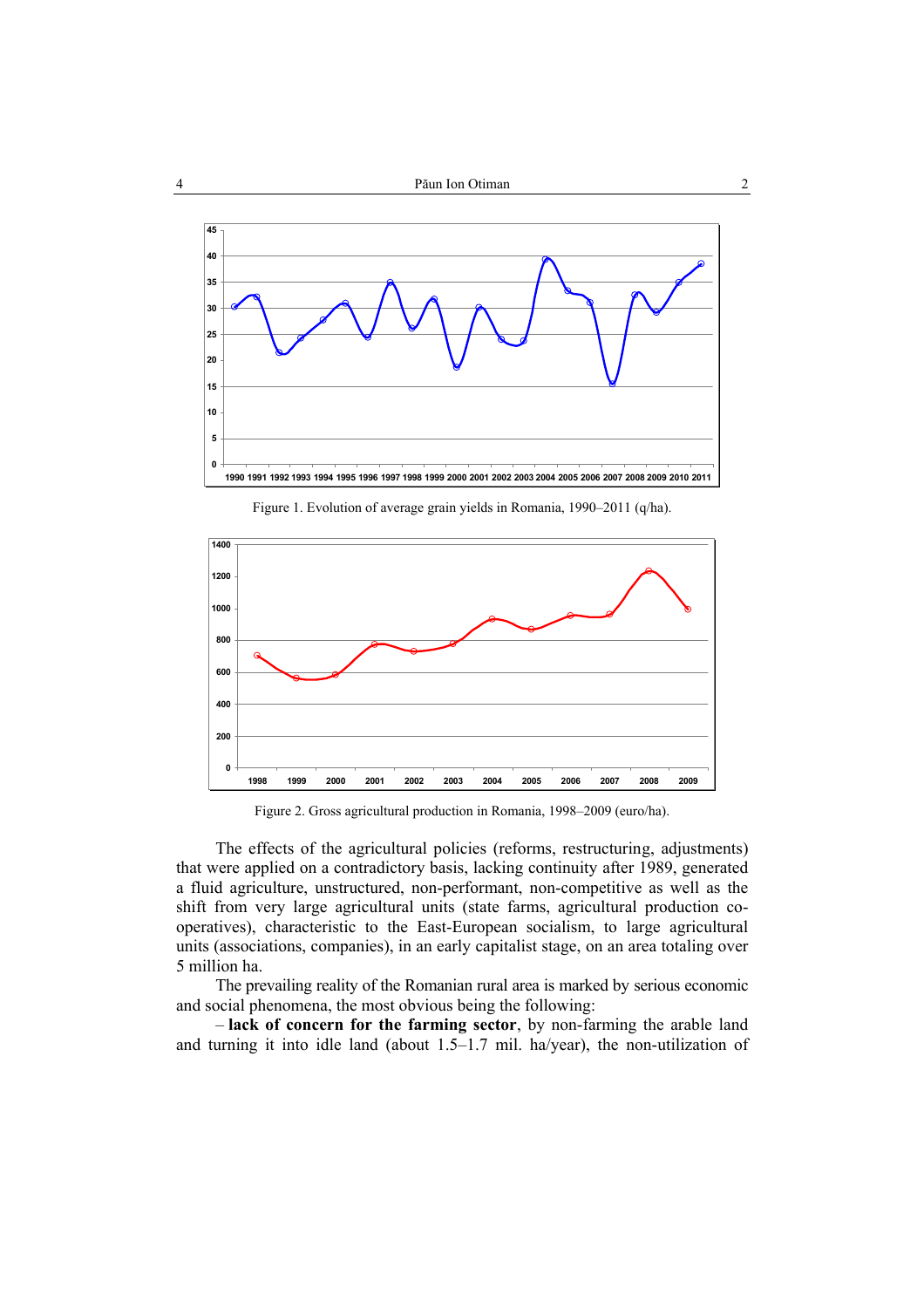natural pastures (more than 1–1.2 mil. ha), of the fruit and vine plantations, the use of maximum 8–10% of the country's irrigation potential;

– **severe decline of livestock production importance** in agriculture, by the drastic diminution of livestock herds, the loss of their genetic potential, the destruction of most livestock production premises, etc;

– obvious **physical and social desertification** of rural areas, depopulation and strong demographic ageing of the rural population, the decline of agricultural labour force in quality and professional terms;

– existence and persistence of huge **poverty pockets**, which are being enlarged in many rural areas of Romania (see Figure 6);

– the rural economy, where **primary agriculture prevails,** accounting for 60% of its structure (compared to about 14–15% in EU), has negative effects upon the employment of active rural population, low processing level of agricultural raw products and consequently low value added and non-significant fiscalization of agricultural and food production;

– **quasi-total disappearance of the social rural economy** (handicraft cooperatives, small village handicraft workshops and private-family workshops providing services); this phenomenon resulted in about one million small rural craftsmen becoming unemployed or being obliged to retire before their due retirement age.

From the analysis of the causes that generate the **technical and economic unperformance** in agriculture, it results that a chronic scarcity exists in the allocation of production factors, together with a defective management on most agricultural holdings and commercial companies and agro-processing SMEs, as well as great deficiencies in the management of the chains taking over, storing, processing and marketing the agri-food products (agricultural market operation).

The effects of **capital scarcity** are materialized into low agricultural yields compared to those in EU: 40–45% in average cereal yields, 35–40% in the value of primary agricultural output (800–900 €/ha in Romania, 1800–2000 €/ha in EU), and only 1  $\epsilon$  processed food production obtained from 1 $\epsilon$  primary agricultural production, compared to  $3-3.5 \in \text{in EU}$ .

The analysis of the **Romanian agri-food consumption** data reveals negative aspects from the economic and social point of view, both for agriculture and for the general economic balance of the country:

– the share of food expenses in total population's expenses (about 40–45%) is maintained at extremely high levels, with values twice as high compared to the EU-25 average and almost 2.8–3 times higher compared to the EU-15 average;

– although the share of food self-consumption was significantly down, from 64.9% in the year 2000, to 41% in the year 2007, it is still the highest in EU-27, three times higher compared to the EU-15 Member States;

– in absolute value, the food consumption per capita in Romania is at the minimum level of subsistence, with 9.41 RON/day (about 2.24  $\epsilon$ /day) in 2009,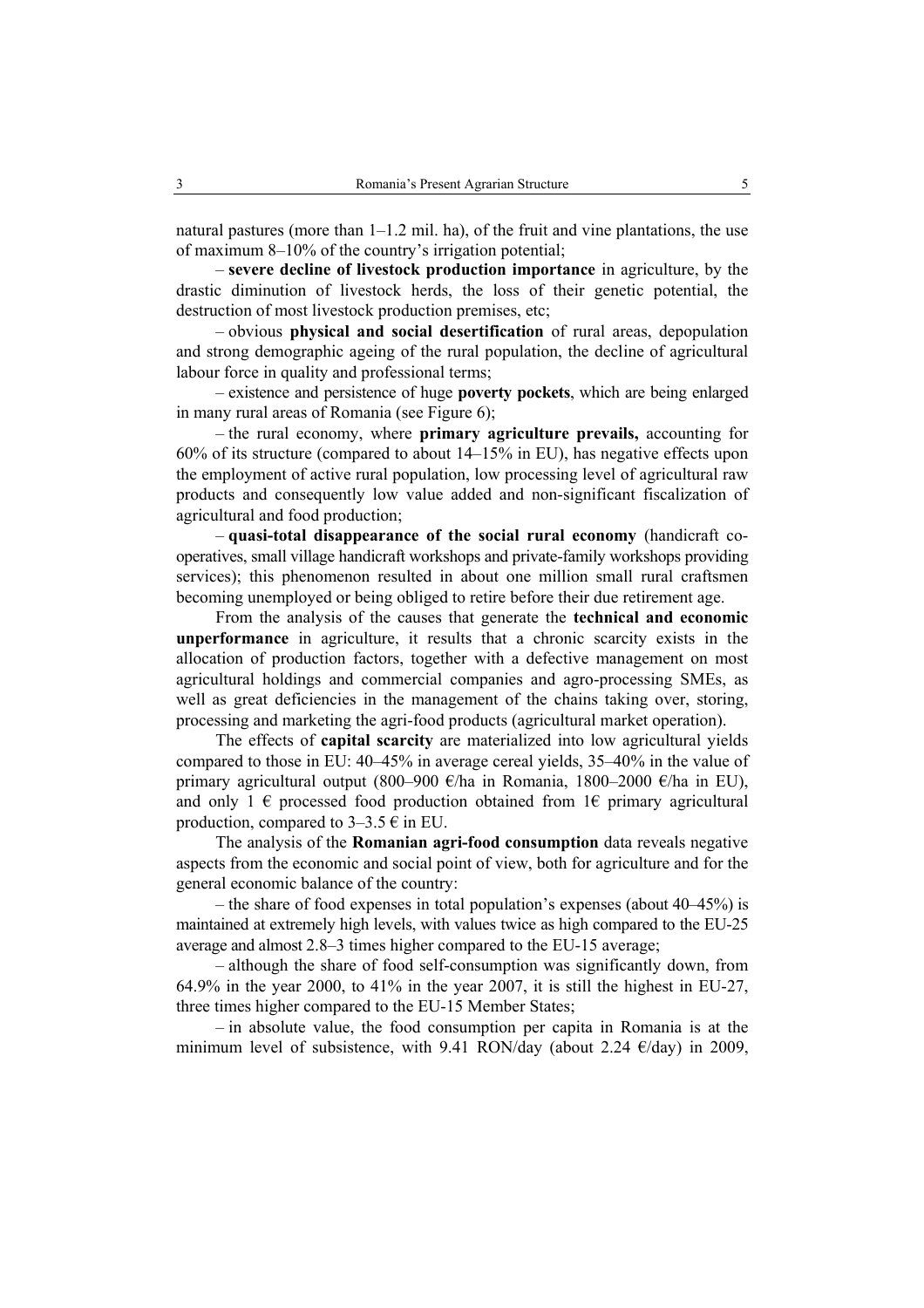much under the daily consumption (by about 2.2–2.5 times lower) of the average consumption level of the EU countries;

– **the food expenses from imports have a too high share, unacceptable for an agricultural country like Romania** (17.9% of the food consumption and 34.1% of the cash food expenses).

The value of foodstuffs imported by Romania reached 4.35 billion  $\epsilon$  in 2008. In the period 2000–2009, the share of imported food commodities in Romania's population' food consumption increased from 11.4% in the year 2000 to 25.1% in 2008, yet down by 3.3% in 2009, due to the decrease of imported food consumption following the diminution of the population's incomes.

It is important to highlight that more than **60–62% of Romania's food imports are products that could be obtained from the domestic production: meat and meat preparations (over 31–32% in recent years), grains and wheat flour (maximum 20% in 2003, and 8% in 2007), soybean and soybean oilcakes (almost 50% of the necessary amounts after 2005, when the cultivation of GMO soybean was banned; in the period 2001–2004, the trade balance in soybean and soybean oilcakes was positive), fresh vegetables, fruit and flowers (8–12% each year in the period 2000–2009), sugar, tobacco, hops, etc.**

The constraining factor to Romania's agriculture development is represented by the **assets and operating capital**: the endowment of a Romanian farmer is by 16–17 times lower on the average compared to a EU farmer (540  $\epsilon$  tangible assets/ farmer in Romania; 9000–9200  $\epsilon$ /farmer in EU); the operation expenses in cereals account for 50% in Romania compared to France, and the banking credits provided to the Romanian agricultural holdings are 15–16 times lower compared to the credits provided to the EU farms (110  $\varepsilon$ /ha in Romania and 1700–2000  $\varepsilon$ /ha in EU).

**On Romania's EU membership and the integration, compatibilization and convergence of Romania's agriculture with the EU Common Agriculture Policy.** 

The technological performance gaps, measured by the average yield/ha in cereals, are obvious not only by the low yields but also by their strong fluctuation and instability. In countries like France, Italy and Spain, an **annual production differential** (difference between maximum and minimum yearly yield), of about 1300 kg/ha, is noticed in the cereal crops, in an average multi-annual yield of 6300 kg/ha (20.6%); by comparison, in Romania, the maximum differential is 2000 kg/ha, in an average multi-annual yield of only 2770 kg/ha (74.1%), which demonstrates the lack of performance and the great yearly agricultural fluctuations of Romania.

The **non-performance of the yearly agricultural yields** is generated by the **still too high dependence on the annual weather conditions** (meteo-dependence of agricultural production) in the first place, as the irrigation systems are largely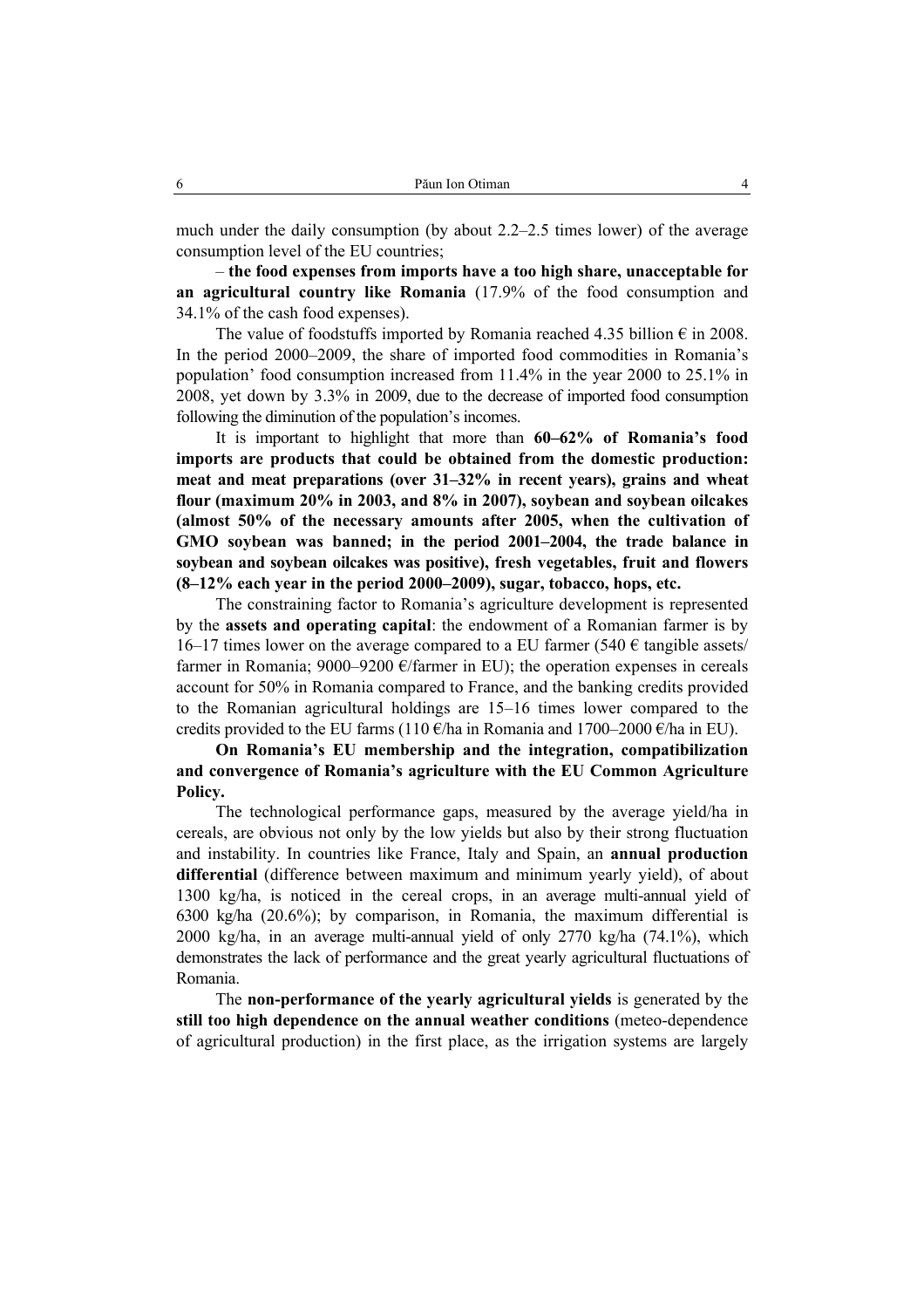degraded and non-functional, by the precarious equipment of farms with irrigations installations and the high cost of irrigation water, as well as the **use of obsolete agricultural technologies,** with low application of inputs that contribute to performance (quality seeds, fertilizers, crop protection substances), with obsolete equipment from the point of view of energy consumption and productivity. The drought, which is increasingly frequent, negatively impacts the agricultural yields, mainly in the Romanian Plain, Dobrogea and Moldova, where the largest irrigations systems are found, built up in the period 1960–1990, yet unfunctional or nonutilized for about 20 years.

The comparative analysis of the present development level of the rural economy, in general, and of the agri-food economy, in particular, makes it possible to formulate a few questions:

**•** is the present rural economy level compatible with the European sustainable rural development concept?

**•** can the present rural economy level support a fast sustainable rural development rate in Romania?

**•** can the present Common Agricultural Policy and the CAP for the period 2014–2020, with obvious capping tendencies of the agricultural productions in the European Union, be applied as such in Romania, whose agriculture, in order to attenuate and remove the performance gaps, should be under full expansion in the next years?

• **is Romania's agrarian structure comparable and/or compatible to that of the EU**? It is to this last question that we would like to answer below.

The current situation of Romania's agriculture and rural area is largely determined by our country's agrarian structure, which is an economic and social problem of maximum importance and actuality for Romania.

The effects of the enforcement of Land Law no. 18/1991 (characterized by most specialists as the most defective law on the agrarian reform in all excommunist countries), of the other land laws following this, of the Law on the organization and operation of the State Domain Agency and in particular, of the Law on the privatization of agricultural commercial companies (former state farms) shaped the current (agrarian) structure of the agricultural holdings (Tables 1 and 2).

Following the analysis of the distribution of agricultural holdings by size classes, we can first notice that also under the chapter "structure of agricultural holdings", Romania has an "absolute" record in EU, i.e. it has the highest "dispersion" by size, from a few ares, in the case of subsistence holdings, to dozens thousand hectares (55.5 thousand ha, the largest agricultural holding) in the case of the 2700 capitalist holdings of over 500 ha, which together have 2.9 mil. ha arable land (30% of Romania's arable area).

The present agrarian structure of Romania, as it results from the data from Table 1, consists of four great categories of agricultural holdings (farms, companies).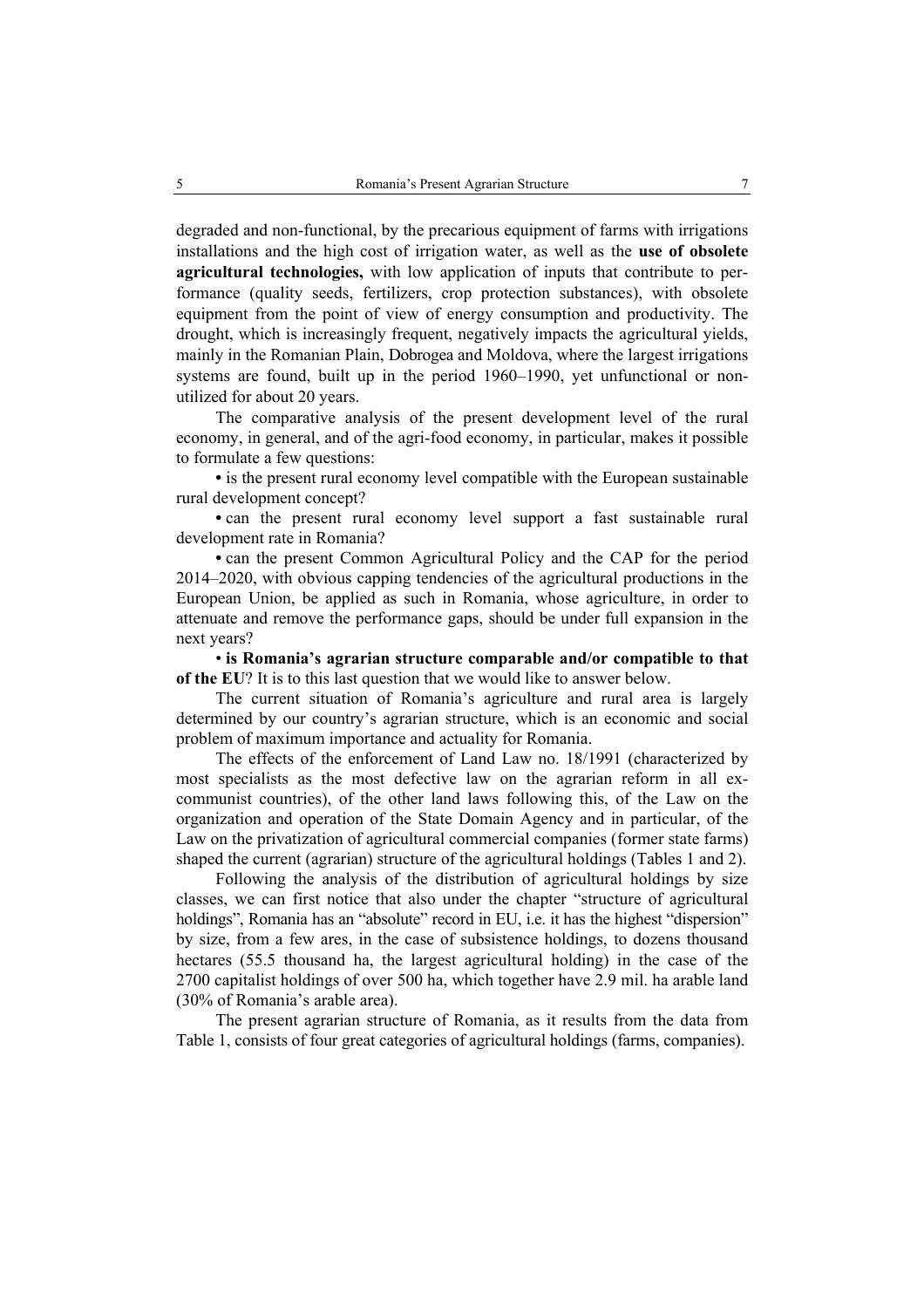| <b>Type of holding</b>                        | Size (ha) | <b>Number</b> | $\frac{6}{9}$ | Area       | $\frac{0}{0}$ |
|-----------------------------------------------|-----------|---------------|---------------|------------|---------------|
|                                               |           | (hou.)        |               | (thou. ha) |               |
| 1. Holdings that receive no financial support | $\leq$ 1  | 2740          | 71.1          | 5073       | 34.5          |
| 2. Subsistence and semi-subsistence holdings  | $1 - 10$  | 1044          | 27.1          | 3108       | 21.2          |
| Commercial farms                              | 10-55000  | 72            | 1.8           | 6504       | 44.3          |
| out of which:                                 | $10 - 50$ | (60)          | (1.5)         | (1494)     | (10.2)        |
| 3. - family farms                             |           |               |               |            |               |
| $4 -$ companies                               | 100-55000 | (12)          | (0.3)         | (5010)     | (34.1)        |
| <b>Total general</b>                          | x         | 3856          | 100.0         | 14685      | 100.0         |

| Table 1                            |  |
|------------------------------------|--|
| Romania's agrarian structure, 2012 |  |

*Source*: Agricultural Census and APIA.

**1.** The **agricultural holdings that receive no support**, with an area less than 1 ha or larger than 1 ha, but highly fragmented (non-eligible for the support from the EU agricultural budget), 2.74 million in total, have 5.07 mil. ha agricultural land mainly consisting of gardens, natural pastures and hayfields. The area of holdings under this category represents about one-third (34.5%) of the country's agricultural area, located on soils with low productivity, mainly in the hilly and mountainous regions.

**2.** The **subsistence and semi-subsistence farms (holdings) that receive EU support,** with an area of 1–10 ha, totaling 1.04 mil. (27.1%), covering 3.10 mil. ha agricultural land (21.2%), which mostly produce primary agricultural products for self-consumption (about 25–30% of national food consumption, i.e. 4–4.5 billion  $\epsilon$ /year). From the point of view of the contribution to the general food consumption balance, the importance of subsistence and semi-subsistence farms cannot be denied. In this respect, the new EU agricultural policy, under the European Financial Mechanism 2014–2020, continues to provide financial support to these farms.

In our opinion, the national agricultural policy should comprise **three directions of technical, juridical and financial support action** with regard to this type of holdings:

– **acceleration of land consolidation** through stimulating economic support measures and through adequate legal regulations;

– increase of the **physical and economic size of farms** and their gradual shift into the category of private-family commercial farms;

– **technical and economic consolidation** and orientation of holdings towards vegetables farming, viticulture, and livestock production in the hilly and mountain areas, so as to be included in the size category over 8 ESU.

The subsistence and semi-subsistence farms, together with the holdings that do not get any support (under 1 ha), seen in the general agricultural context of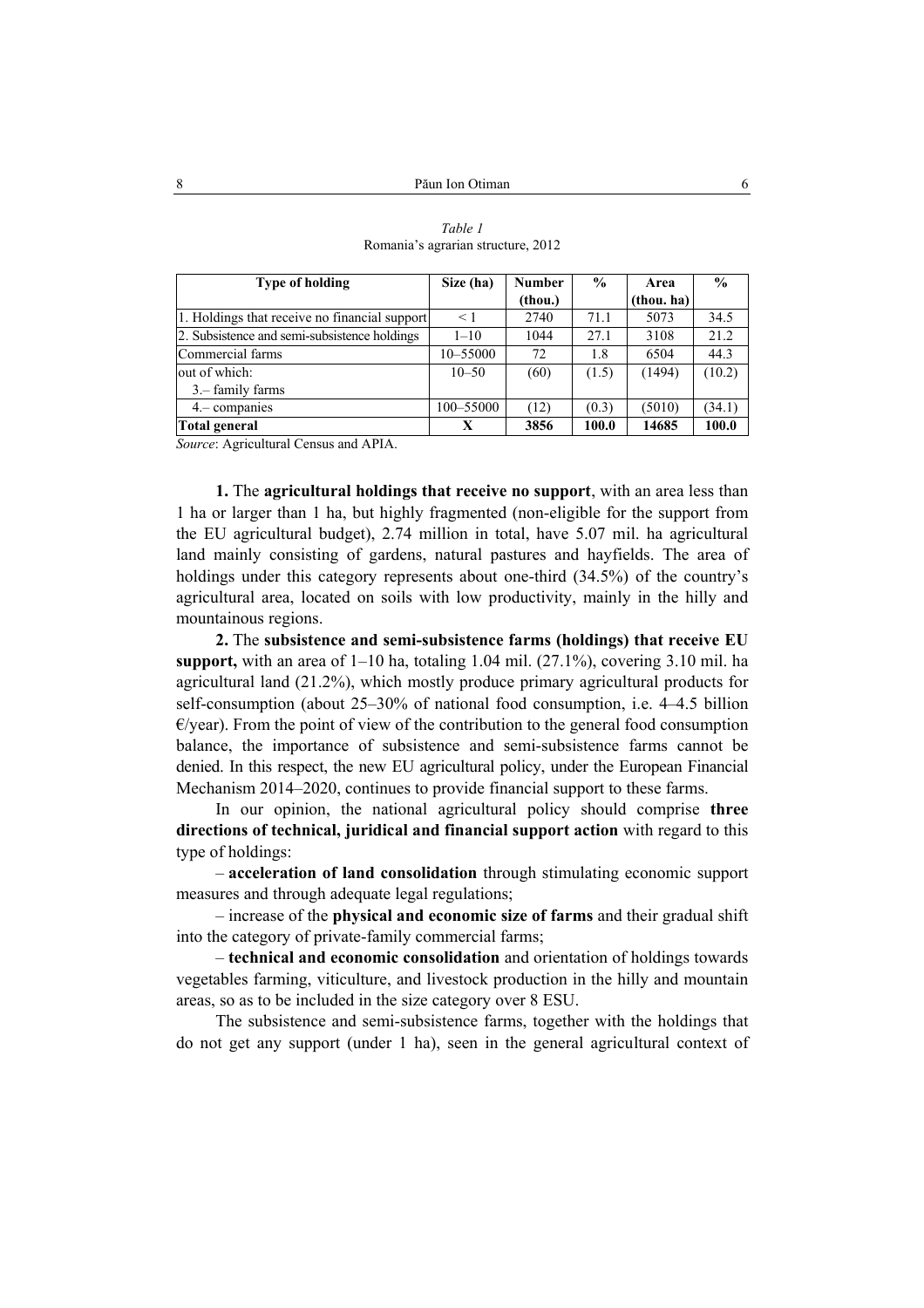Romania, reveal a fragmented farming system. Two categories of farms, small and very small, 3.78 million in total (98.2%), operate more than half of Romania's agricultural area, 8.17 million ha (55.7%), largely consisting of land areas with low or medium agricultural potential and a large share in the natural pastures category (over 4 million ha). In the case of subsistence and semi-subsistence holdings that are not eligible for support, we must make an important statement: those who continue to advocate that the Romanian agriculture non-performance, after the implementation of the post-1989 agrarian reform, would be largely due to the **excessive fragmentation** of agricultural land areas have a clear target by which they are trying to justify the great agrarian policies errors of Romania's governments or to prove the "superiority" of collectivist agriculture characteristic to the East-European socialism, in this way trying to mask the nostalgia of many Romanian politicians and managers for the communist agriculture.

**3.** The **commercial family farms (holdings)**, from the typological point of view, are characteristic to the private-family holdings that were established, supported and consolidated in the EU countries as an effect of the application of the Common Agricultural Policy (CAP) for more than 50 years. In most EU-15 Member States, this type of farms, 10–50 hectares in size, or 10–100 hectares in Great Britain and France, has a significant share in the agricultural area of EU-15. With very few exceptions, there are also farms over 1000 ha in Germany, on the territory of former GDR, and a few very large-sized farms in Portugal and in Spain.

As it has already been mentioned, as an effect of the agrarian reform implementation after 1990, the commercial family farms (which prevail in the European Union) have the lowest share in Romania, both in area (1.49 million ha, 10.2%) and in number (about 60000 holdings, according to the Agricultural Census of 2011 and to APIA data). In one word, while in EU the **commercial private family farm** was mostly promoted, supported and developed, in Romania this type of farm has the lowest representativity and continues to be unsupported and marginalized by all the agricultural policies that have been applied so far. Why? The answer is simple: this type of agricultural holding, due to its limited economic power, does not generate any political support and strong electoral sponsorships, while numerically (as voting power, hence electoral power) it is insignificant and consequently, it has not been included for support in any political party or governmental program.

**4. Commercial farms (capitalist companies)**, with agricultural areas ranging from 100 to 55000 ha, with a total number of 12000 commercial companies and agricultural associations, covering a total area of 5.01 million ha, most of which arable land (about 90%, more than half of the country's arable land), located in Romania's most favourable agricultural zones.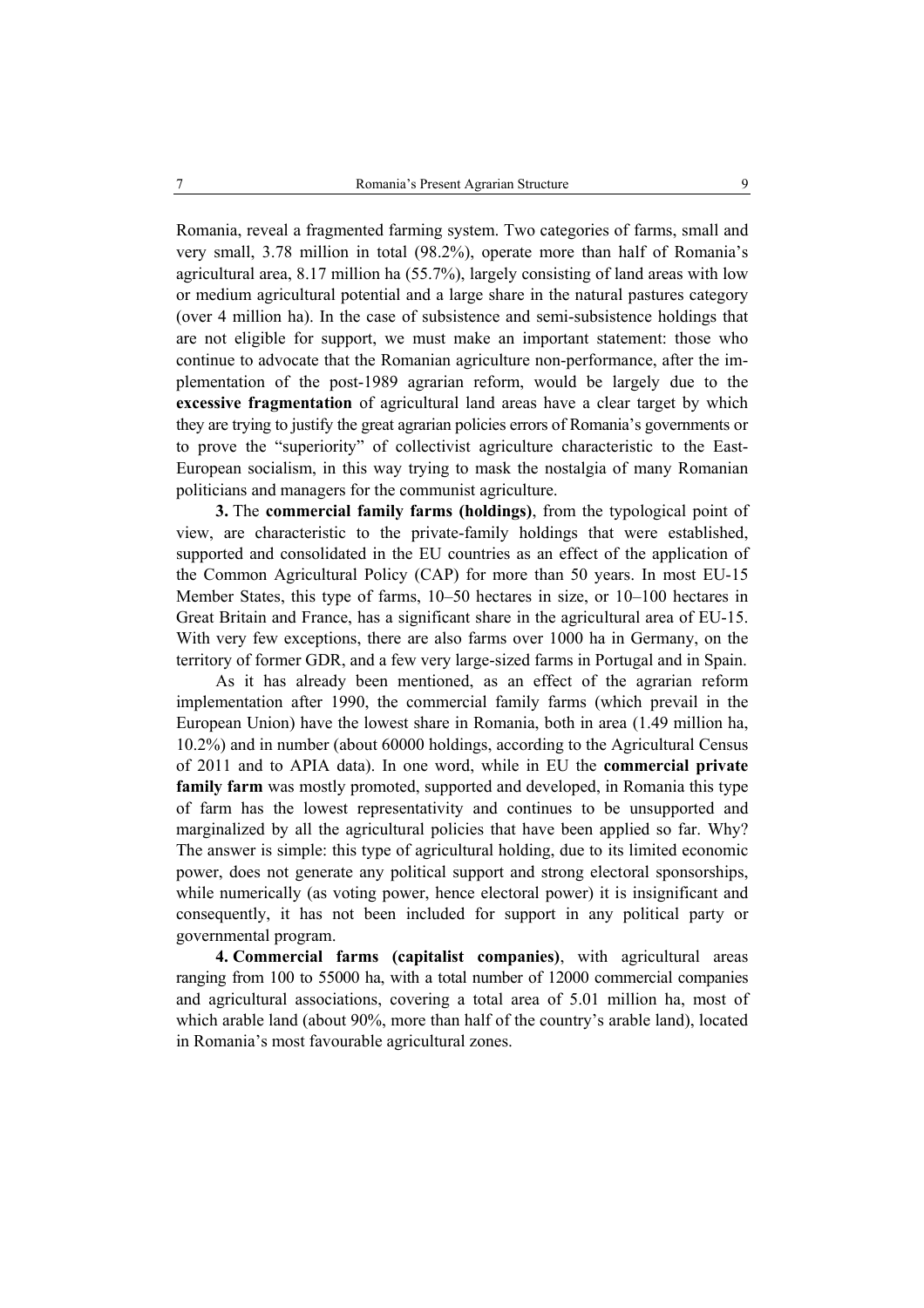| Farm size class                                   | <b>Number of farms</b> | % of total number                            | Area             | % of total area   |  |
|---------------------------------------------------|------------------------|----------------------------------------------|------------------|-------------------|--|
| (ha)                                              | (thou.)                | of farms                                     | (thou. ha)       |                   |  |
| 1. Holdings that do not receive financial support |                        |                                              |                  |                   |  |
| $\leq 1$                                          | 2740                   | 71.1                                         | 5073             | 34.5              |  |
|                                                   |                        | 2. Subsistence and semi-subsistence holdings |                  |                   |  |
| $1 - 2$                                           | 386                    | 37.1                                         | 556              | 17.8              |  |
| $2 - 3$                                           | 264                    | 25.2                                         | 643              | 20.7              |  |
| $3 - 4$                                           | 157                    | 15.0                                         | 538              | 17.3              |  |
| $4 - 5$                                           | 94                     | 9.0                                          | 415              | 13.4              |  |
| $5 - 6$                                           | 57                     | 5.5                                          | 309              | 9.9               |  |
| $6 - 7$                                           | $\overline{35}$        | 3.4                                          | 227              | 7.3               |  |
| $7 - 8$                                           | 23                     | $\overline{2.2}$                             | 172              | 5.5               |  |
| $8 - 9$                                           | $\overline{16}$        | 1.5                                          | 136              | 4.4               |  |
| $\frac{9-10}{ }$                                  | 12                     | 1.1                                          | 112              | 3.6               |  |
| <b>Total 2</b>                                    | 1044                   | 27.1                                         | 3108             | 21.2              |  |
|                                                   |                        | 3. Family farms                              |                  |                   |  |
| $10 - 20$                                         | $\overline{36}$        | 60.0                                         | 486              | 32.5              |  |
| $20 - 30$                                         | 9                      | 15.0                                         | $\overline{215}$ | 14.4              |  |
| $30 - 40$                                         | 5                      | 8.3                                          | 163              | 10.9              |  |
| $40 - 50$                                         | $\overline{4}$         | 6.7                                          | 178              | 11.9              |  |
| $10 - 50$                                         | $\overline{(54)}$      | (90.0)                                       | (1042)           | (69.7)            |  |
| $50 - 60$                                         | $\overline{c}$         | 3.2                                          | 100              | 6.7               |  |
| $60 - 70$                                         | $\mathbf{1}$           | 1.7                                          | $\overline{96}$  | 6.4               |  |
| $70 - 80$                                         | $\overline{1}$         | 1.7                                          | 90               | 6.0               |  |
| $80 - 90$                                         | $\mathbf{1}$           | 1.6                                          | 83               | 5.6               |  |
| $90 - 100$                                        | $\mathbf{1}$           | 1.7                                          | 82               | 5.5               |  |
| $50 - 100$                                        | (6)                    | (10.0)                                       | (452)            | (30.3)            |  |
| <b>Total 3</b>                                    | 60                     | 1.6                                          | 1494             | $\overline{10.2}$ |  |
|                                                   |                        | 4. Commercial farms                          |                  |                   |  |
| $100 - 200$                                       | $\overline{4.8}$       | 40.0                                         | 685              | 13.8              |  |
| $200 - 300$                                       | $2.2^{\circ}$          | 18.3                                         | 533              | 10.6              |  |
| 300-400                                           | $\overline{1.3}$       | 10.8                                         | 453              | $\overline{9.0}$  |  |
| $400 - 500$                                       | 0.9                    | $\overline{7.5}$                             | 396              | $\overline{7.9}$  |  |
| $100 - 500$                                       | (9.2)                  | (76.6)                                       | (2067)           | (41.3)            |  |
| $500 - 600$                                       | 0.6                    | $\overline{5.0}$                             | 350              | $\overline{7.0}$  |  |
| $600 - 700$                                       | 0.4                    | 3.3                                          | 251              | 5.0               |  |
| $700 - 800$                                       | 0.3                    | 2.5                                          | $\overline{216}$ | 4.3               |  |
| $800 - 900$                                       | 0.3                    | 2.5                                          | 213              | 4.3               |  |
| $900 - 1000$                                      | 0.2                    | 1.7                                          | 178              | 3.6               |  |
| $500 - 1000$                                      | (1.8)                  | (15.0)                                       | (1208)           | (24.1)            |  |
| >1000                                             | (1.0)                  | (7.5)                                        | (1735)           | (34.6)            |  |
| <b>Total 4</b>                                    | 12                     | 0.3                                          | 5010             | 34.1              |  |
| <b>Total general</b>                              | 3856                   | 100.0                                        | 14685            | 100.0             |  |

*Table 2*  Structure of Romanian agricultural holdings by categories and size classes

*Source*: Agricultural Census and APIA data 2011.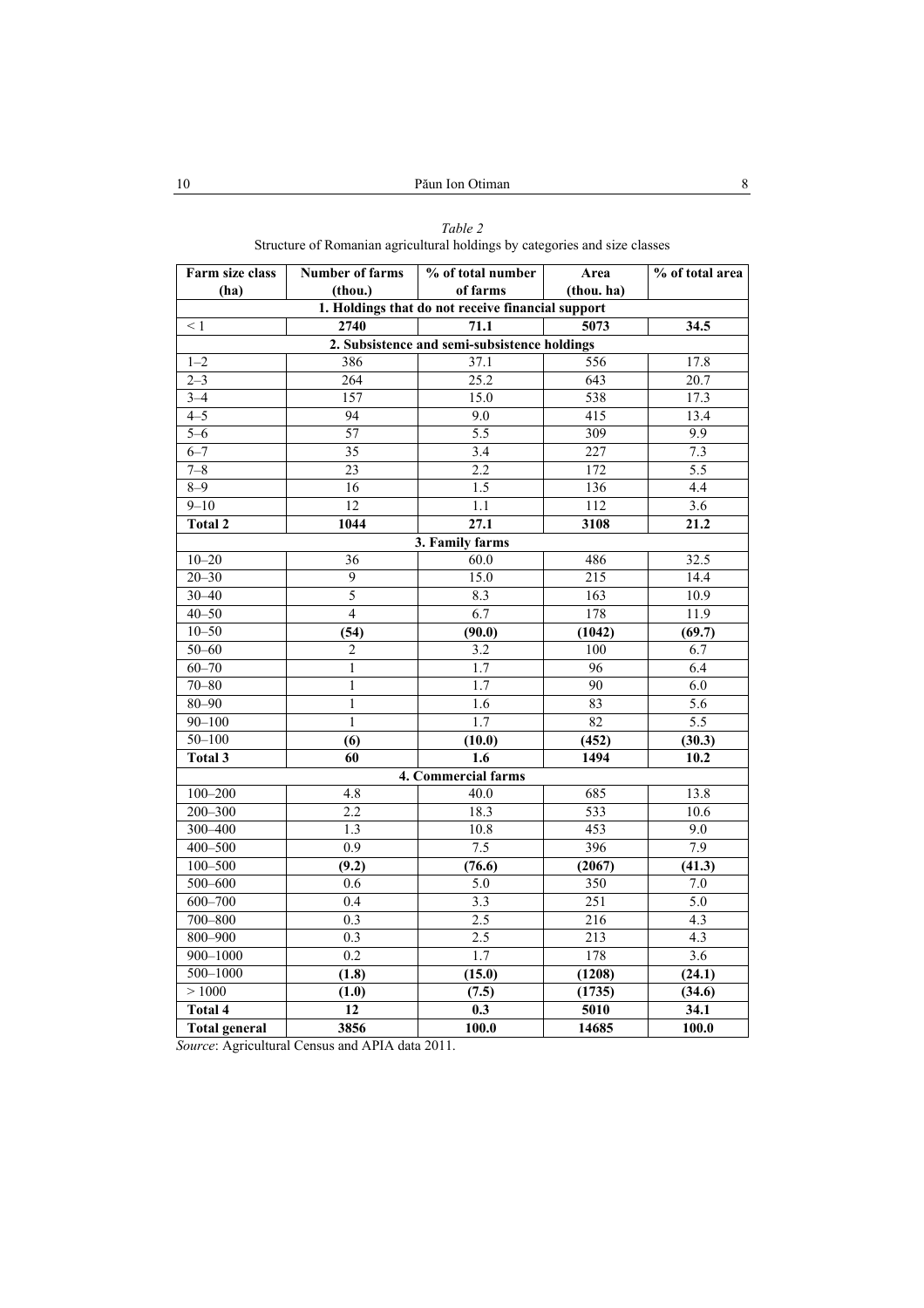

Figure 3. Romania's agrarian structure, 2012.



Figure 4. Share of agricultural holdings by size in Romania, years 1921 and 2011.



Figure 5. Share of agricultural land areas in Romania, years 1921 and 2011.

The distribution of commercial farms from this category by the following five size classes is presented in Table 3.

| Classes, ha  | <b>Number</b> | $\frac{6}{9}$ | Area, (thou. ha) | $\%$  |  |  |
|--------------|---------------|---------------|------------------|-------|--|--|
| $100 - 500$  | 9200          | 76.6          | 2067.0           | 41.3  |  |  |
| $500 - 1000$ | 1800          | 15.0          | 1208.0           | 24.1  |  |  |
| 1000-2000    | 775           | 6.5           | 859.0            | 17.2  |  |  |
| 2000-5000    | 190           | 1.6           | 522.0            | 10.4  |  |  |
| > 5000       | 35            | 0.3           | 351.0            | 7.0   |  |  |
| Total        | 12000         | 100.0         | 5010.0           | 100.0 |  |  |

*Table 3*  Commercial farm size classes

*Source*: Agricultural Census and APIA.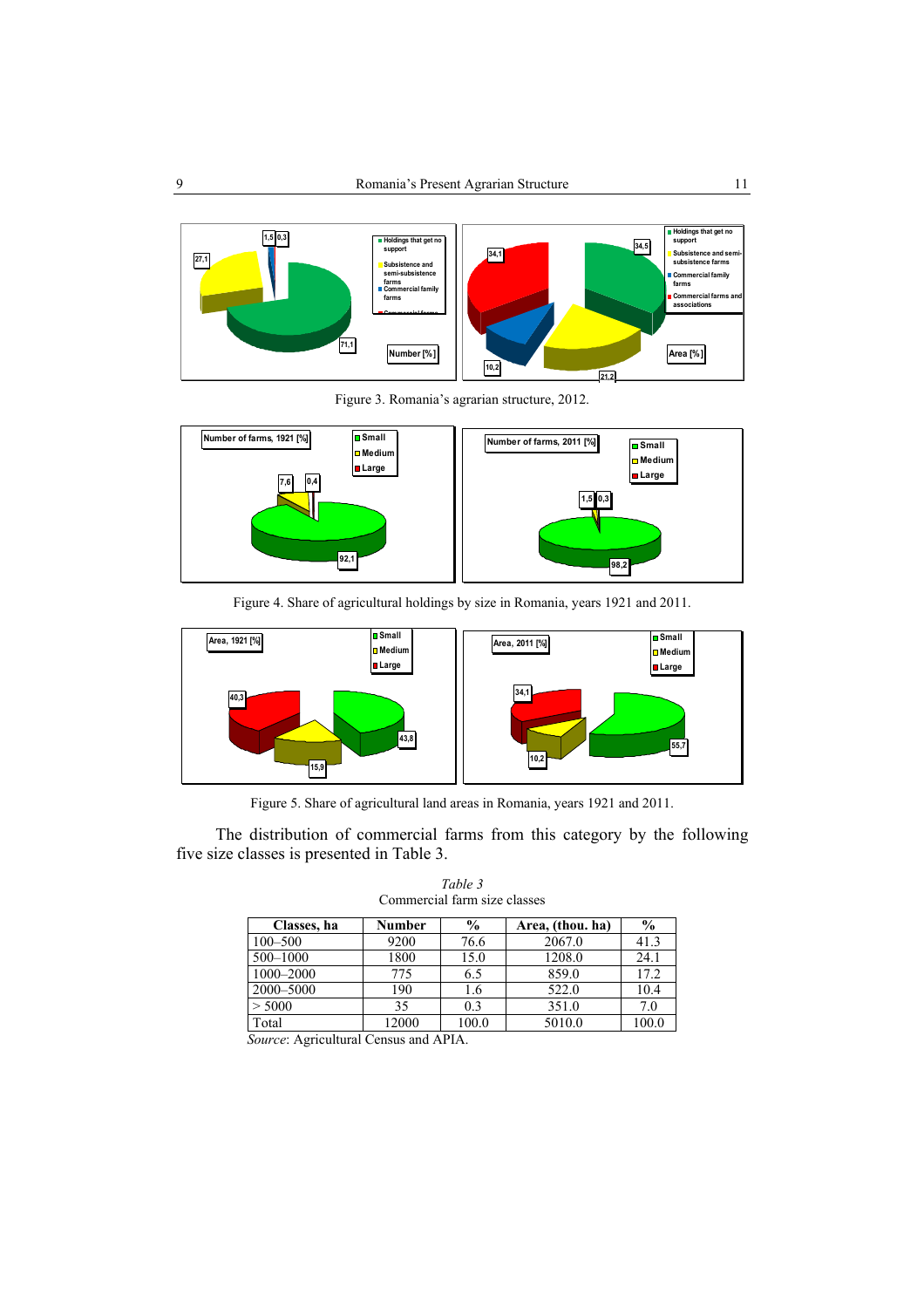The agricultural commercial farms of capitalist type can be grouped into four size categories: medium (100–1000 ha), large (1000–2000 ha), very large (2000– 5000 ha) and extremely large farms (over 5000 ha). From this point of view, there is no difference between Romania's agrarian structure of 1921 and the present one.

| Table 4                                                                                    |
|--------------------------------------------------------------------------------------------|
| Comparative situation of the share of agricultural holdings by size in Romania, 1921, 2011 |

| Farms  | Size (ha)  | Number of farms, % |              | Area, %      |              |
|--------|------------|--------------------|--------------|--------------|--------------|
|        |            | $1921^{(1)}$       | $2011^{(2)}$ | $1921^{(1)}$ | $2011^{(2)}$ |
| Small  | under 10   | 92.1               | 98.2         | 43.8         | 55.7         |
| Medium | $10 - 100$ | 7.6                |              | 15.9         | 10.2         |
| Large  | over 100   | 0.4                | 0.3          | 40.3         | 34.1         |
|        |            | 100.0              | 100.0        | 100.0        | 100.0        |

*Source*: (1) V. Bulgaru – *Reforma agrară din anul 1921*, Editura de Vest, Timişoara, 2003; (2) Agricultural Census, 2011.

The distribution of large farms is extremely different in the territory. In decreasing order, the very large farms (over 2000 ha) have extremely high shares in the counties Vaslui 44.4%, Călărași 30.4%, Ialomița 24%, Brăila 22.2%, Teleorman 18.8%, Tulcea 12.6%, Olt 12%, Giurgiu 10.5%, Iaşi, Galaţi, Dolj 10%.

What we have to bear in mind with regard to the distribution of the very large farms in the territory refers to the fact that **there is a perfect correlation between their high share in the territorial agricultural area and the severe rural poverty map** (Figure 7). It is in the areas where the large farms have a high share that the first four largest severe poverty pockets are found (1. Moldova: Vaslui (44.4%); Iasi-South (10.5%); Galati-North (10%); 2. Muntenia South-East: Brăila (22.2%); Ialomiţa (20%), Călăraşi (30.4%); 3. Muntenia Center-South: Teleorman (18.8%); Olt (12%); Giurgiu (10.7%); 4. Oltenia-South: Dolj (10%). The percentage in parentheses represents the share of the very large farms (over 2000 ha) in the eligible area (payments per ha APIA, 2011) in each county.

Compared to the average rural development level of the country, whose index is 25.6 (on a 75-score scale), in the less-favoured areas, characterized by severe poverty, this index size ranges from 1.3 to 29, with an average of 15.1.

The following question obviously arises: how can we explain, from the economic and mainly social point, this flagrant contradiction of the Romanian rural economy between the technical and economic performance of the large and very large farms consisting of agricultural associations and companies and the extreme severe poverty of the rural population on the territory where these large farms are located? Aren't the agrarian policies promoted after 1990 the embryo that has generated these main, extreme disequilibria? Weren't the law on the privatization of commercial agricultural companies, of former state farms and the law on the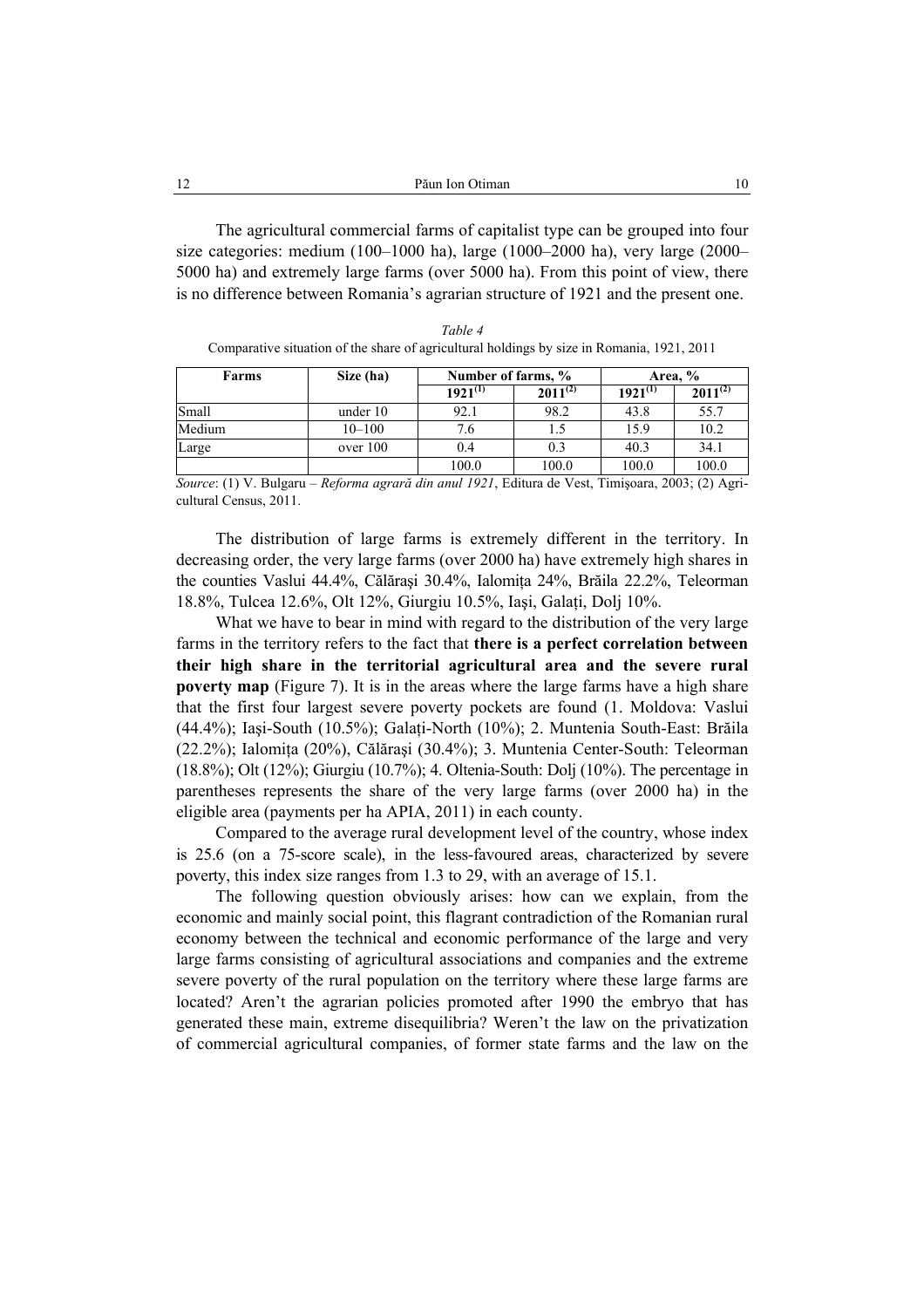organization and operation of the state domain agency conceived and designed to create the possibility of the emergence of extremely large-sized farms and to favour the creation of the great landowners class, small in size, i.e. 1200 persons, yet extremely strong and influent in the Romanian political society? Didn't the Romanian law-makers have any other possible solutions for an economically and socially balanced national agrarian structure? And obviously, the last question: Should the Romanian state, the main decision-makers in Romania (Parliament, Government, President, MARD), the civil society and the Romanian rural world accept to maintain this agrarian structure in our country, mainly in the conditions when the **new European multi-annual financial framework** for agriculture, established through the Common Agricultural Policy of the period 2014–2020, **applies financial penalties to the very large farms by capping direct payments**?

It is to these questions that we would next try to answer, through the solutions proposed at the respective moment.

Compared to other EU countries, for instance Germany, France or Italy, the very large farms are more frequent in Romania. Although in Germany or in France the agricultural holdings over 100 ha have a higher share in the utilized agricultural area (52% in Germany and 55% in France, compared to Romania (34–35%), most agricultural holdings have areas ranging from 100 to 500 ha (in Germany, on the territory of the former GDR, there are also farms of 1000–1500 ha, resulting from the division into privatizable joint-stock companies of the former state farms from East-Germany).



Figure 6. Zonification of rural area development level in Romania.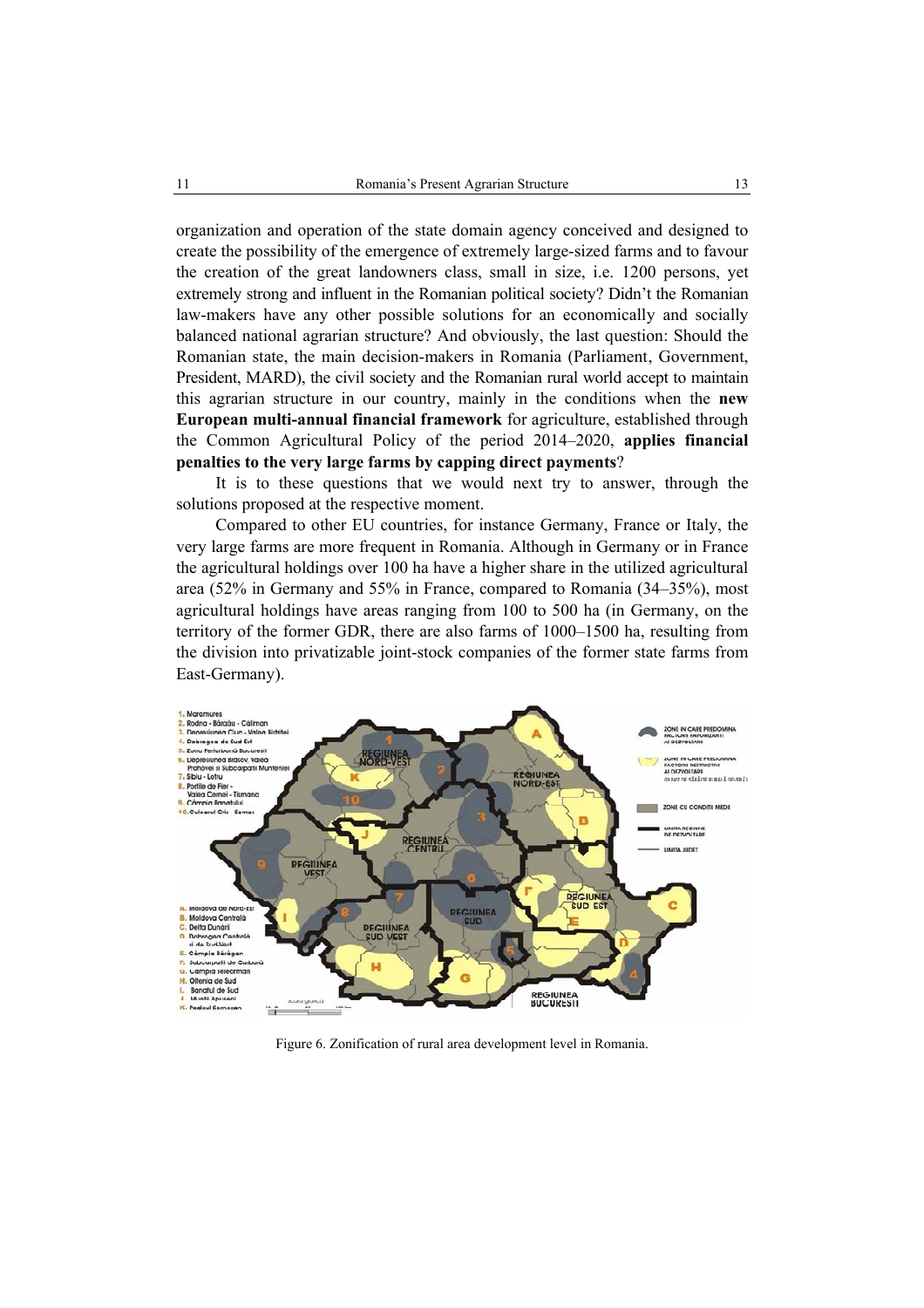

Figure 7. Distribution of large farms (over 2000 ha) and of extreme rural poverty areas.

We shall next present a few points of view with regard to how this agrarian structure of Romania was established. One of the main land policy errors originates in the modality in which the privatization of former state farms took place through the legiferation of the State Domain Agency (SDA).

In order to see the defective modality in which SDA was legiferated, we compare the attributions if this Romanian governmental (hence political) agricultural body with those of the SAFER from France. The French structure corresponding to the SDA from Romania is SAFER (Land Development and Rural Settlement Company). What are the attributions of SAFER? In France, according to the organization law, land development companies can be established at territorial level, on the basis of the laws on commercial companies, having as operation basis both the general framework established by the law on commercial companies and their own statute.

In France, SAFER was established for buying agricultural and forest land or agricultural and forestry holdings that became free or put on sale by their owners (who are at the age of retirement or who want to quit the farming business); after reorganization, through the increase of areas, land consolidation or land development,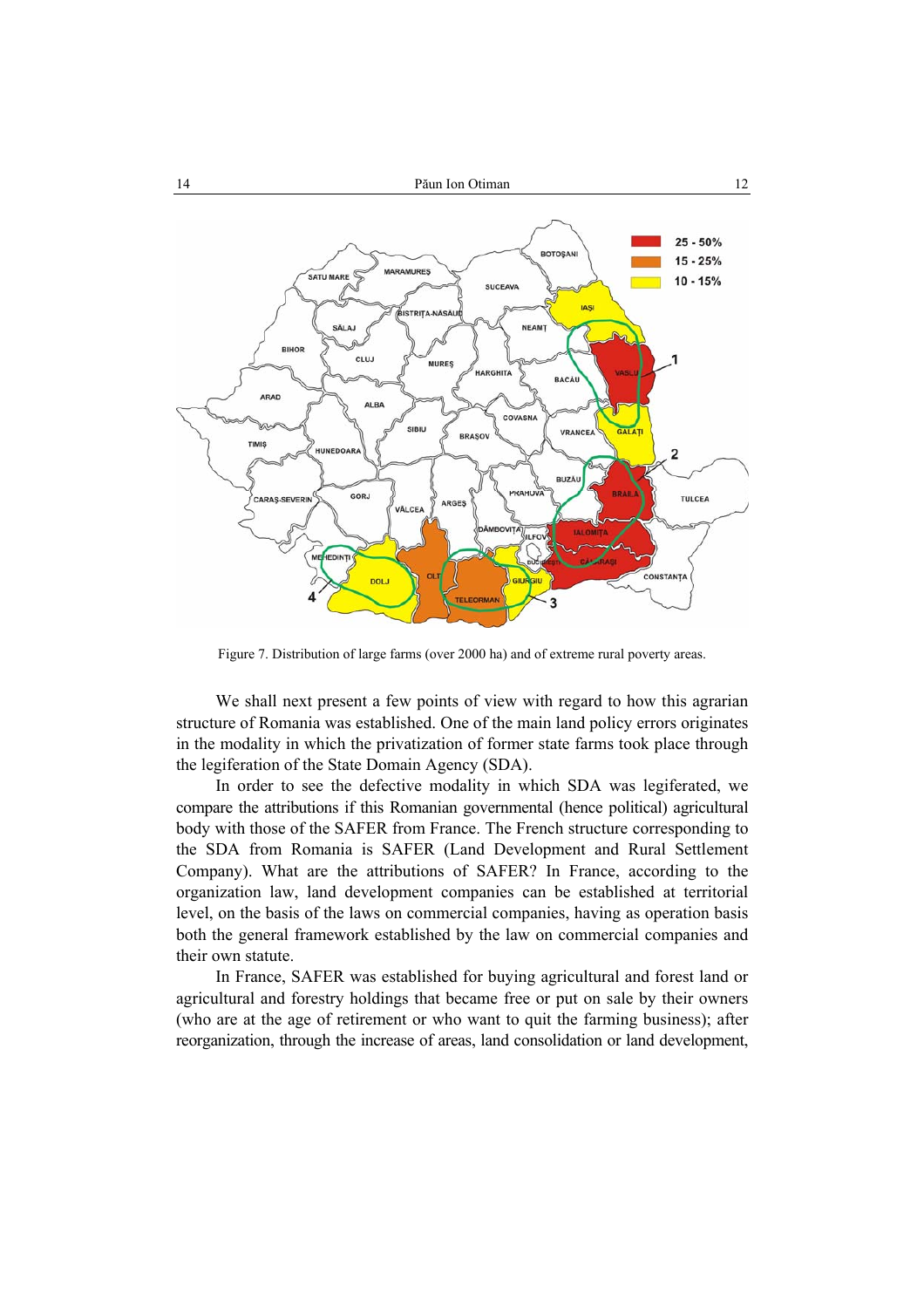these were going to be sold. As it can be noticed from the text of the law on SAFER organization and operation, these companies are not real estate agencies or governmental administrators of the state domain. SAFER companies buy agricultural, and forest land, as well as agricultural holdings, their main function being **farm development and reorganization,** by increasing land areas and equipment of land, in order to obtain new agricultural holdings, whose size and development level should make them profitable. After development and reorganization, the agricultural holdings are ready to be sold, mainly to young farmers.

Article 1 of the Law 80–502/1980 on the development and technical equipment of the rural area specifies the following: "*the rural settlement and economic development of rural areas is an essential priority of land development.*  In this respect, in order to put into practice the objectives of the rural settlement *and development, the following concrete actions are specified:* 

*1. favouring the utilization of all natural and human resources (potentials) from the rural area;* 

*2. maintenance and development of agricultural production in close connection to the non-agricultural activities;* 

*3. a balanced distribution of the different economic activities that should contribute to rural area development;* 

*4. the most complete use of the rural labour on the place of the habitat;* 

*5. encouraging pluriactivity in rural areas, where maintaining the economic activities is essential;* 

*6. development of services in rural areas*".

The French rural policy provides for special schemes for the revigoration of agriculture in mountain areas and of less-favoured areas. In France, the mountainous agriculture, through production pluriactivity, labour force employment, soil maintenance and conservation, landscape protection and development, is considered as an activity of general interest, and as a basic economic activity for people living in the mountains. Taking into consideration the natural handicap of farms from the mountain areas, special programs are needed to support the economic activities, mainly agriculture, as in the case of milk production and pastoral activities, through investment funding schemes, extension, advisory and technical assistance activities, organization of producers' groups, mainly in agro-tourism and mountain tourism.

The basic legislative instrument of rural settlement and development is represented by the **Law on the establishment, organization and operation of the land development and rural settlement companies (SAFER).**

The main functions of SAFER, as provided in the law, are the following (to read carefully and compare with the functions of the State Domain Agency, from Law 268/2001):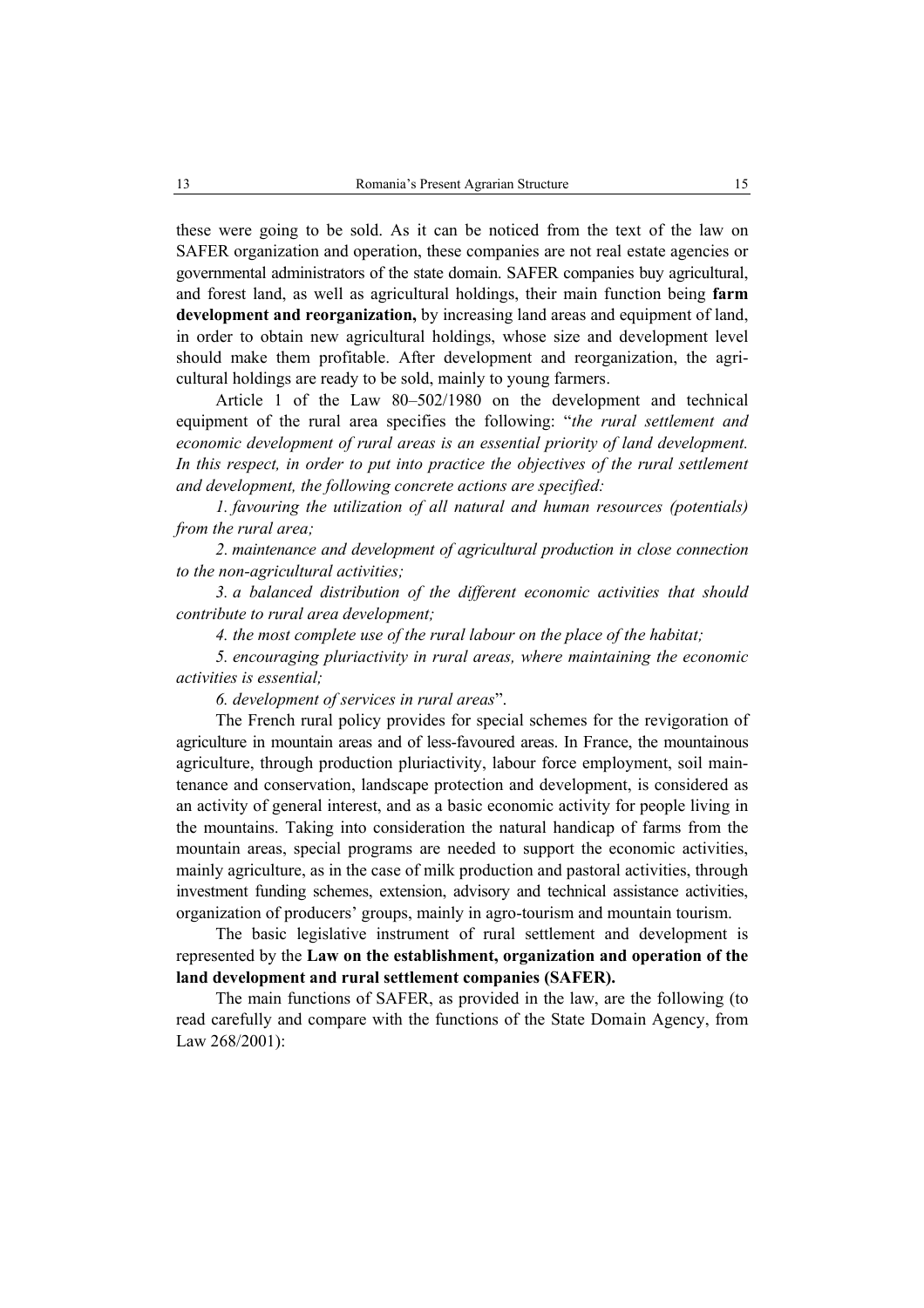"*1. Setting up, resetting or maintaining the farmers on the farms;* 

*2. Increase of existing farms four times the minimum setup area, improvement of parcel distribution, economic equilibrium enhancement;* 

*3. Saveguarding the family character of agricultural holdings;* 

*4. Fight against financial speculations;* 

*5. Conservation of existing viable farms;* 

*6. Putting value on forests and forest conservation*".

It results that SAFER plays an important role in the policy of establishment of private-family farms, well-equipped and modernized, having in view setting up young farmers, able to practice a performant commercial agriculture.

In late 1999, Romania's government adopted the **Emergency Ordinance 198/1999 on the privatization of commercial companies that operate agricultural land or land under water,** legiferated in the year 2000, with significant amendments by the new government installed in the year 2001, through Law 268.

1. It is necessary to highlight that both regulations (Emergency Ordinance 198/1999 and Law 268/2001) provide for a **truncated, partial privatization** of the commercial companies in agriculture. This means that the assets of the commercial companies were privatized, while the agricultural land continued to remain into the private or public ownership of the Romanian state, the ownership right prerogatives being exercised by the State Domain Agency (SDA).

The economic operator that buys the shares or assets of the commercial company has pre-emption right at the concession of land from SDA.

2. In order to track down legislation compatibility in the field of agriculture, land management and development in Romania and in France, we shall next present the responsibilities of SDA and SAFER in parallel.

 As it can be noticed, there is no technical, administrative and juridical compatibility between the two structures with regard to their functions and attributions. If we have in view that that the State Domain Agency in Romania is, according to Art. 4 of law 268/2001, "**the institution of public interest**", a legal entity, with financial and commercial character, funded from extra-budgetary sources, under the subordination of the Ministry of Agriculture, Forests and Rural Development", hence a **governmentally subordinated structure**, i.e. politically subordinated, and SAFER in France is a private commercial company with mixed capital, established with a view to buy land or agricultural or forestry holdings from the owners of uncultivated land, in order to reequip, parcel and resale it, hence **a private structure,** clearly reflects the great discrepancy and full incompatibility of the Romanian legislation in this field, compared to the French and EU legislation implicitly.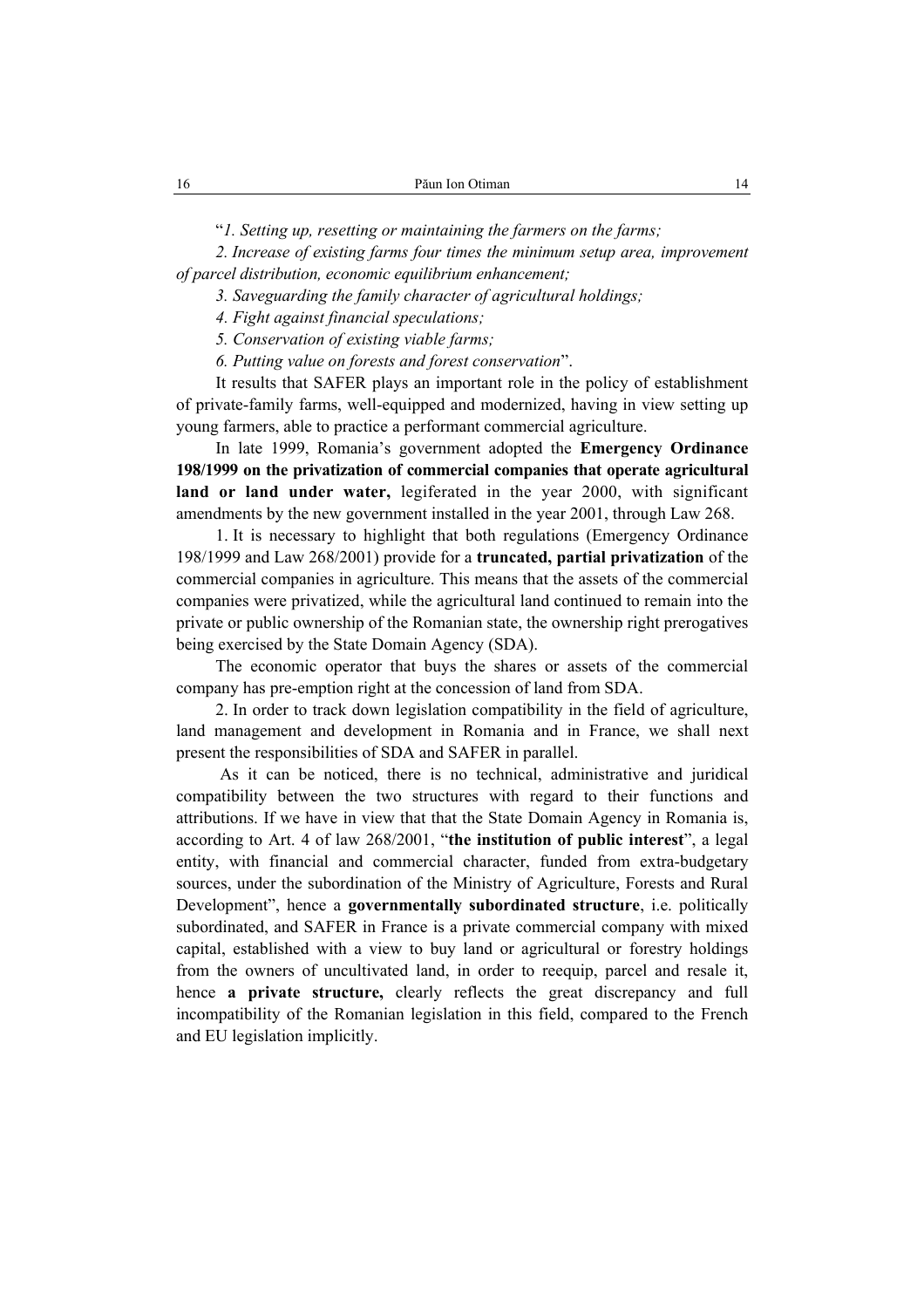| <b>SDA</b> responsibilities<br>(Law 268/2001)                                                                                                                                                                                                                                                                                                                                                                                                                                                                                                                                                                                                                                                                                                                                                                                                                                                                                                                                                                                                                | <b>SAFER</b> responsibilities<br>(Law 933/1962)                                                                                                                                                                                                                                                                                                                                                                                                                                                                                                                                                                                                                                                                                                                                                                                                                                                                                                                                                                                                                                                                                                                                                                                                              |
|--------------------------------------------------------------------------------------------------------------------------------------------------------------------------------------------------------------------------------------------------------------------------------------------------------------------------------------------------------------------------------------------------------------------------------------------------------------------------------------------------------------------------------------------------------------------------------------------------------------------------------------------------------------------------------------------------------------------------------------------------------------------------------------------------------------------------------------------------------------------------------------------------------------------------------------------------------------------------------------------------------------------------------------------------------------|--------------------------------------------------------------------------------------------------------------------------------------------------------------------------------------------------------------------------------------------------------------------------------------------------------------------------------------------------------------------------------------------------------------------------------------------------------------------------------------------------------------------------------------------------------------------------------------------------------------------------------------------------------------------------------------------------------------------------------------------------------------------------------------------------------------------------------------------------------------------------------------------------------------------------------------------------------------------------------------------------------------------------------------------------------------------------------------------------------------------------------------------------------------------------------------------------------------------------------------------------------------|
| a) Exercising the prerogatives of the ownership right on<br>land with agricultural destination belonging to the state<br>private domain on behalf of the state;<br>b) Efficient management and operation of the state<br>patrimony, whose mandated owner it is, as well as the<br>privatization of commercial companies provided for under<br>Art. 1 and $2$ ;<br>c) Administration of agricultural land belonging to the<br>state public and private domain, operated by the national<br>companies, agricultural research and production institutes<br>and stations and by the agricultural and forestry education<br>units;<br>d) Agricultural land concession or leasing, which<br>belongs to the public or private state domain, operated by<br>the national companies, agricultural research and pro-<br>duction institutes and stations and by the agricultural and<br>forestry education units;<br>e) Concession or leasing of assets, activities and public<br>services under the subordination of the Ministry of<br>Agriculture, Food and Forests. | Art L 141-1. The land development and rural<br>settlement companies with share capital, whose public<br>collectivities can fully participate, are established in order<br>to procure (acquire) both agricultural and forestland and<br>holdings, put on sale by their owners, and uncultivated<br>land areas, which are subject to restitution after an eventual<br>development. These companies have as main purpose the<br>increase in area of certain agricultural or forestry holdings,<br>the facilitation of land preparation for crops, setting up or<br>maintaining the farmers on holdings and land reclamation<br>on certain parcels.<br>Art L 141-2. Under the reserve of provisions from Art.<br>L 121-16, the land development and rural settlement<br>companies can carry out, for third parties, any study on<br>land development and soil suitability, or on carrying out<br>related works within the conventions; these can converge<br>to the rural land development operations mentioned under<br>Art. L 121-1.                                                                                                                                                                                                                           |
|                                                                                                                                                                                                                                                                                                                                                                                                                                                                                                                                                                                                                                                                                                                                                                                                                                                                                                                                                                                                                                                              | Art L 141-3. The land development and rural<br>settlement companies can also manage different operations<br>aimed at facilitating the reorientation of land, buildings or<br>holdings to other non-agricultural uses, thus fostering rural<br>development, as well as nature and environment protection.<br>Art L 141-4. The land development and rural<br>settlement companies can equally converge to the<br>establishment of certified forest management trade union<br>associations. The parcels with forest belts acquired from<br>the perimeter of an association or from the perimeter of a<br>forest land development project will be prioritarily<br>restituted to the involved forest owners on priority basis.<br>Art L 141-5. The land development and rural<br>settlement companies can, under legal conditions, bring<br>their technical contribution to the collectivities and public<br>institutions on their territory, in order to implement the<br>land operations and mainly the pre-emption rights whose<br>titulars these collectivities or institutions are. In the<br>mountain areas, these companies can intervene in the case<br>of uncultivated land or under-utilized land, under the<br>conditions provided under Art. L 125-8. |

In such legal circumstances, the situation of agricultural holdings in Romania can be explained, as all the important laws (Land law, Land lease law, Law on the free circulation of land, Law on agricultural companies and other forms of agricultural associations 36/1991, Law on privatization acceleration 55/1995, Law 257/2006 etc.) rather blocked and constrained the farm establishment and consolidation process according to the EU policy.

The agrarian structure, created in the period of transition to the market economy, dominated by peasant household farms, mainly subsistence holdings, together with the former state farms, agricultural companies, associations and holdings, organized on the private farm principle, proved to be inefficient with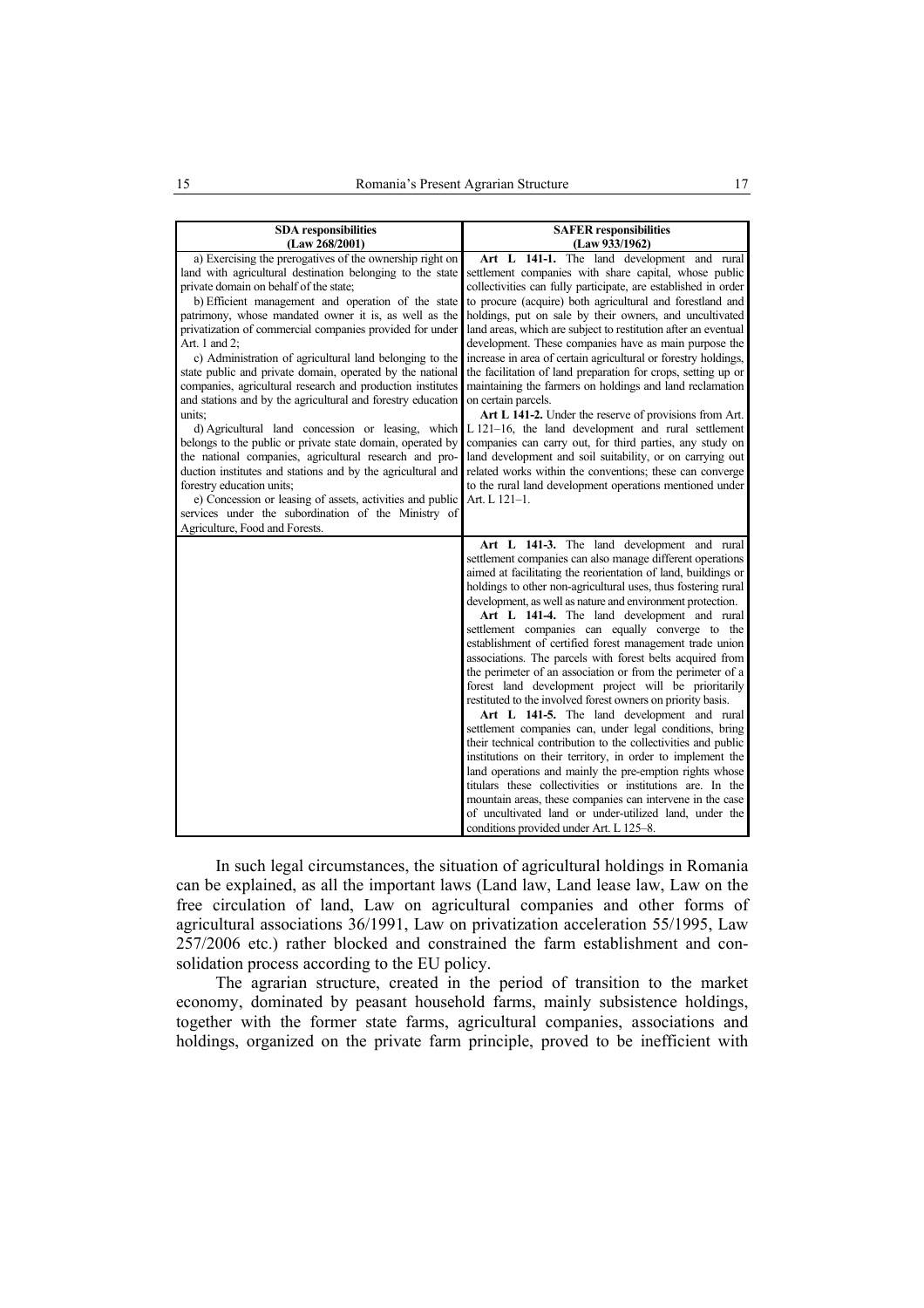regard to the allocation of resources and thus unable to support the economic growth process. There is an obvious need to create a new performant agrarian structure in the new conditions, after Romania's accession to the European Union.

The second error lies in the modality in which the agricultural holdings were legiferated and supported through Government's Emergency Ordinance 108/2001.

In the year 2001, Romania's government issued the **Emergency Ordinance 108 on the agricultural holdings,** which is in full contradiction with the EU legislation and practice in this field.

Even in the first article, which specifies that "*the agricultural holdings are complex forms of property organization, by which land, animals and other production means are used, inter-connected into a unitary system (?!) in order to execute works, render services and efficiently obtain agricultural products*", three totally wrong concepts appear, incorrectly formulated.

**The first error** refers to the concept of "*complex form of property organization*". Why complex form of property organization, when generally in the world, the private-family farm is based on the private landed property operated by the farmer himself or under leasing system? According to this formulation, the simple organization forms of agricultural holdings, i.e. those that coincide with the landed property, cannot be assimilated to the legal holdings, organized according to the law.

**The second error** of the law, included in the first article, refers to the concept promoted in the communist legislation, i.e. the concept "*unitary system*". This does not accept the pluralism of the organization and ownership forms, as well as the multiple solutions, depending on the concrete situations in the country, region, system, etc. It is clear for anyone that the initiator of the law, Romania's Government through the Ministry of Agriculture, strongly connected to the former communist ideology, wished to promote *unitary systems* of agricultural holdings by this law, quite similar from the structural and organizational point of view with those existing in Romania's agriculture before 1989.

**The third error**, included even in the first chapter, refers to the reversal of the priority order of objectives for which the agricultural holdings are established and operate, namely:

- a) *execution of works*;
- b) *providing services*;

### c) *efficiently obtaining agricultural products*.

It is clear for anyone that this listing is not accidental. The main purpose of agricultural holdings is **to obtain agri-food products,** and the execution of works and service rendering is only a secondary objective. Other agricultural structures in the rural area have as main objective the execution of agricultural works and providing services, i.e. the mechanization commercial companies (Agromec), irrigation companies, etc. We can draw the conclusion that the author of the law text either did not know the priority order of the farm objectives or he was a specialist in serving agriculture, but he was not familiar with the agricultural technologies.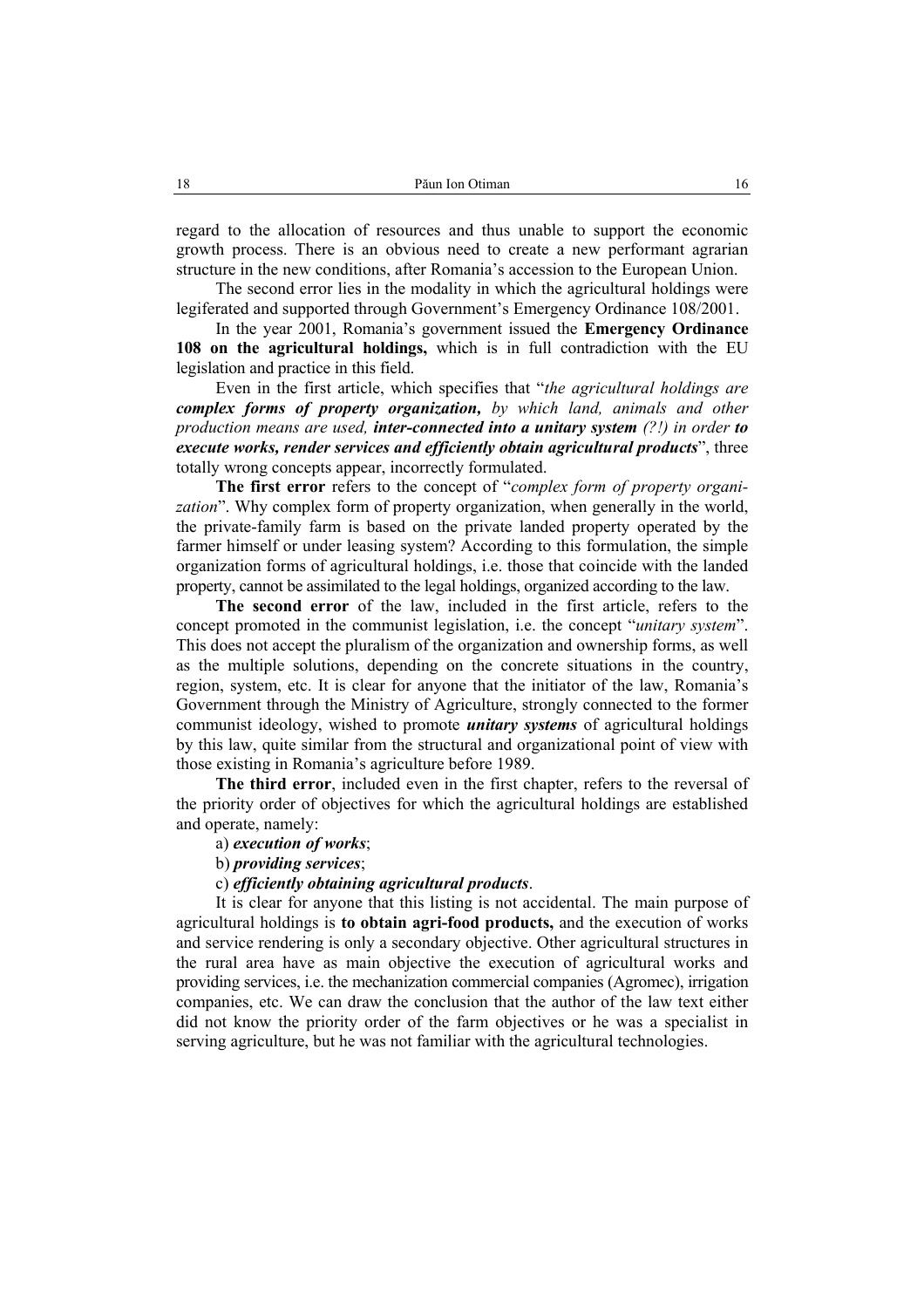In the French legislation (Rural Code), the agricultural holding is defined in a broader and simpler modality "*Any physical or legal entity that usually performs agricultural activities in the legal sense can be registered, upon their declaration, in an agricultural registry*". The law defines the "agricultural activities" in the following way (Art. 311–1): "*All the activities related to the control and operation of a biological cycle of a plant or animal nature and representing one or more steps needed to carry out this cycle and the activities performed by a farmer that are related to the act of production or which are based on the agricultural holding. The agricultural activities are defined as a civil right*"*.*

For the Romanian legislation compatibility with the EU legislation, it is important to mention the provisions of the French Code on the farm size in France. The law on agricultural holdings in France refers to the farm size, both to the minimum set up area (in the case of young farmers) and to the average area of farms with two labour units (for a family consisting of husband and wife) and to the area of family farm with personal responsibility.

According to the law on agricultural holdings of 1985 (maintained into effect at present), the minimum national area of agricultural holdings is established at 25 ha. In the case of setting up young farmers, in conformity with Article 212–5 of Law 93–934/1993, the minimum set up area is established in the scheme of the departmental directive for the agricultural structures of each natural region (zone) and of the farm type. The minimum set up area cannot be smaller than 50% of the minimum area of farms, i.e. 50% of 25 ha, 12,5 ha respectively, in the agricultural zones, or 30%, i.e. 6.25 ha in the mountain or less-favoured areas, if these areas are devoted to polyculture or animal husbandry.

In other words, in France, which is the second country in EU after Great Britain with the largest agricultural holdings, the minimum set up area of a farm belonging to a young family can be 6.25 ha in the mountain area and 12.5 ha in the other agricultural areas.

Applying the farm definition criterion, promoted by Government's Emergency Ordinance (GEO) 108/2001, to the current situation in the EU Member States, only 1.3% of total holdings in Belgium, 7.3% in Denmark, 0.1% in Greece, 3.5% in Germany, 2.4% in Spain, 9.6% in France, 0.5% in Italy, 0.8% in Netherlands, 1.3% in Austria, 1.2% in Portugal, 15.8% in Great Britain, and 2% of total agricultural holdings in the European Union could be accepted as commercial farms (data according to YEARBOOK'97, pages 320, 372).

What does GEO 108/2001, promulgated by Law 166/2002 specify?

Chapter 2 of the law mentions the following size for the farms, as well as the financial facilities provided to the holdings that comply with these conditions:

– the minimum farm size for the commercial agricultural farms is the following: cereals, industrial crops and medicinal herbs in the plain area – 110 ha, in the hilly area 50 ha; cultivated natural pastures and fodder crops in the mountain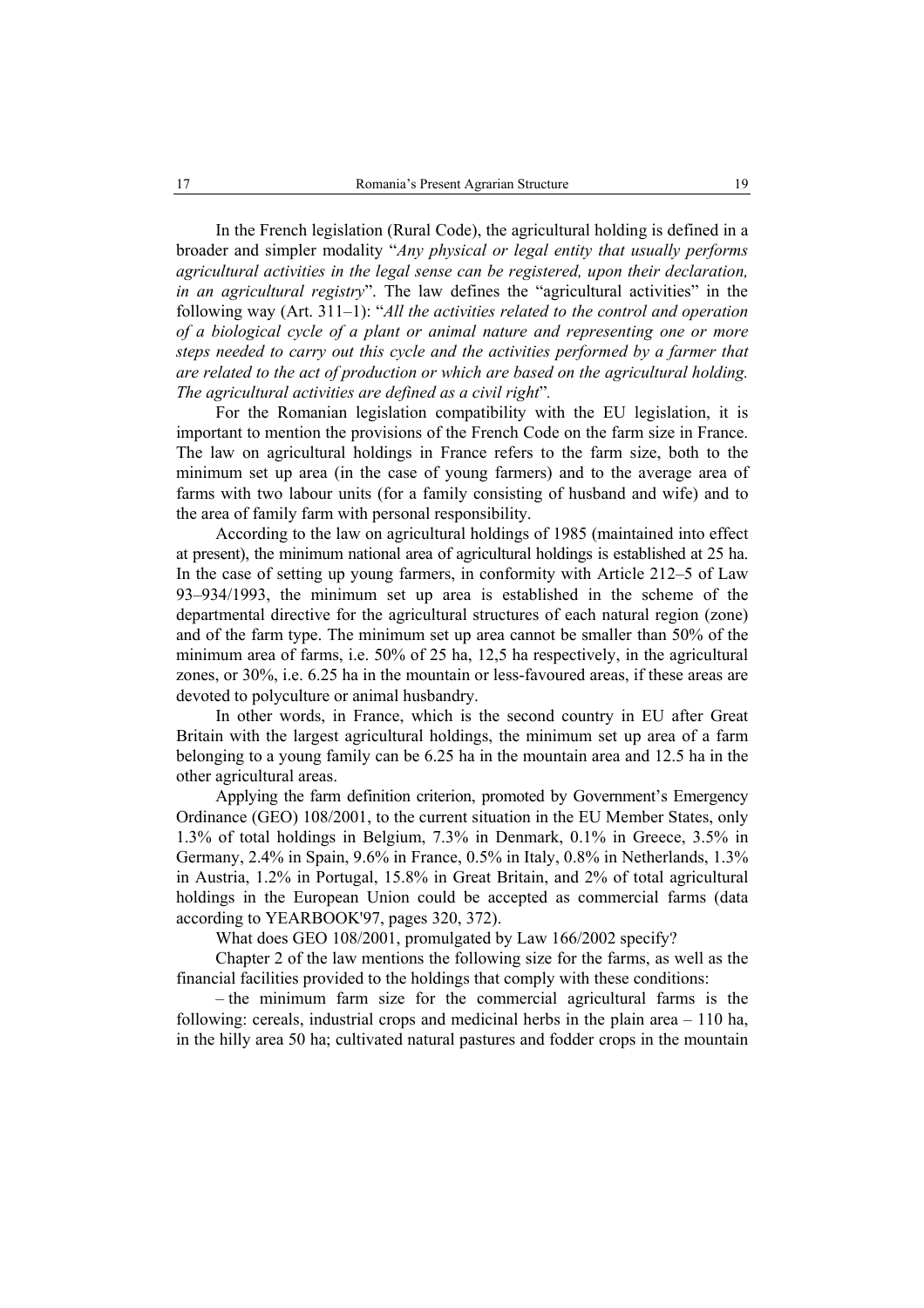area – 25 ha; vegetables – 2 ha; fruit tee plantations and nurseries – 5 ha; strawberry fields and fruit shrubs – 1 ha; noble vine plantations, nurseries and hops – 5 ha; glasshouses and plastic tunnels – 0.5 ha;

– the family farms will be stimulated to increase their commercial production and to apply the organic farming principles, through financial facilities and commodity subsidies;

– the list of agricultural products, the funds and finance sources are approved by the Government each year, at the proposal of the Ministry of Agriculture and Rural Development for direct payments provided to farmers organized into agricultural holdings, for one production year;

– the commercial farms benefit from financial facilities from the state for investments, in order to buy agricultural land, tractors, farm equipment, irrigation installations, building up production buildings, environment protection facilities, animal shelters and equipment, glasshouses, fruit tree, vine and hop plantations, strawberry fields, etc;

– the funds and finance sources, as well as the modality to provide facilities that are not regulated through special normative acts, are established by Government's decision before the beginning of the agricultural year;

– the farmers, owners or administrators of agricultural holdings, can receive mortgage loan, in legal conditions. In order to guarantee the received credit, real property or mobile goods can be pledged to the bank, also including warehouse receipts, as well as **agricultural land into ownership.** 

If we analyze GEO OUG 108/2001, both in European context and in doctrinary terms, we reach the conclusion that this was a normative act **incompatible with the European legislation, anachronic, non-realistic, with bad consequences on the Romanian rural life.** 

GEO 108/2001 is **incompatible** with the European rural reality, because, as we have already mentioned, if this ordinance were applied to the EU countries, only 2% of the EU agricultural holdings could be qualified as commercial farms.

**Anachronic**, as in the European Union such farmer support or subsidy schemes are no longer applied, or they are applied only in cases when the farmers give up the annual or multi-annual cultivation of certain land areas (idle land), for which they receive temporary set-aside payments.

GEO 108/2001 is **non-realistic,** because the respective areas cannot be reached through market instruments, but only by forcing the land owners to get associated. Hence, it clearly results the nostalgia of those who initiated this normative act for the socialist agriculture of the period 1945–1990.

GEO 108/2001, through its forced implementation, had **serious adverse consequences upon the rural areas and formal commercial farms.** 

**As the establishment of the private-family farms according to the EU model is constrained, the size of holdings**, according to GEO 108/2001, is in contradiction with the Agriculture and Rural Development Plan, in the SAPARD program the farms sizes being 25 ha in the hilly areas and 50 ha in the plain.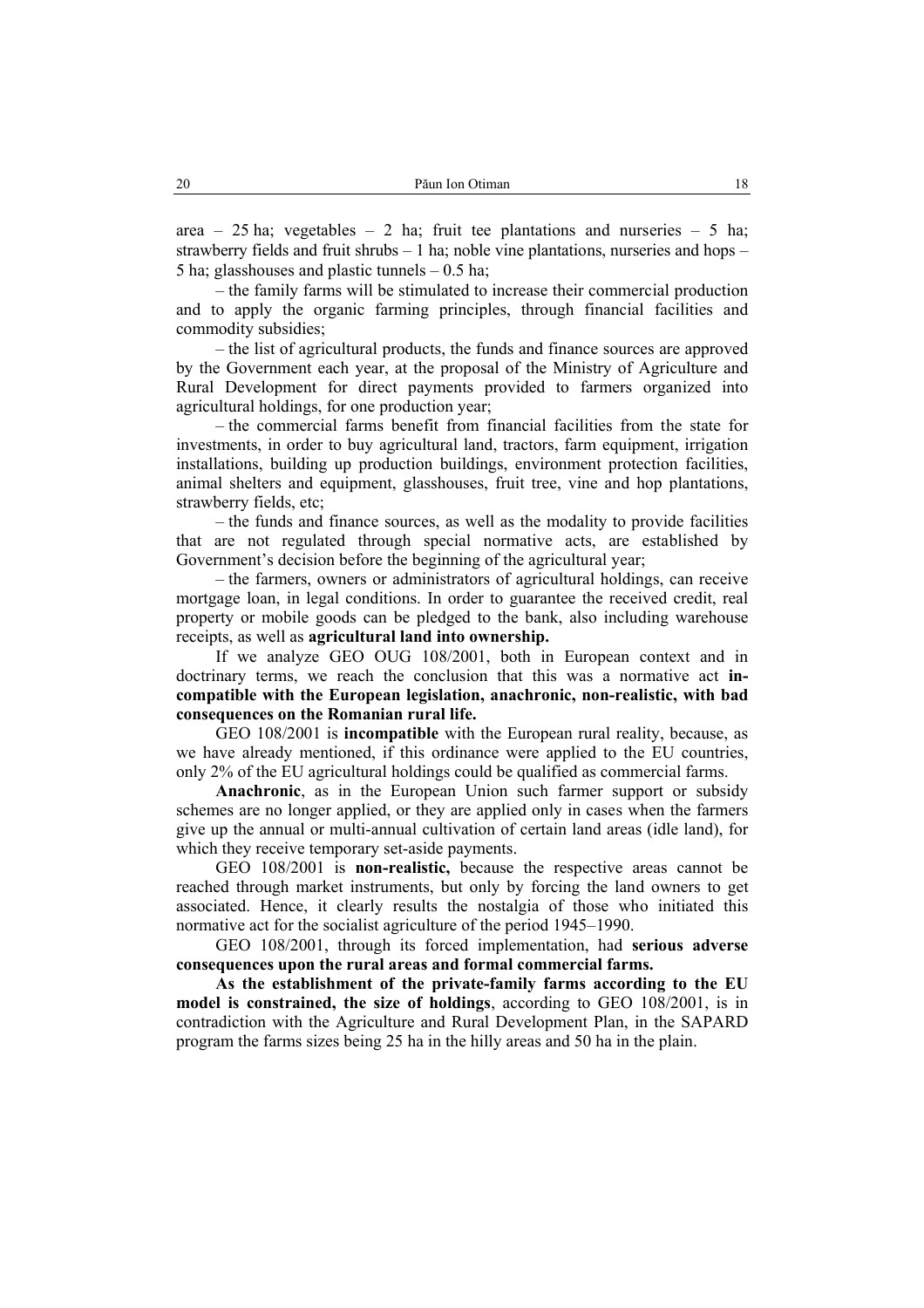At the same time, the provisions of the Law on the privatization of former state farms, as it has been already mentioned, mainly led to the emergence of extremely large farms in Romania.

Considering this legislation, it is obvious to ask: **where is Romania's agriculture heading to?** Which is the most suitable type of holding for Romania? What kind of agrarian policies should be adopted in the future to put Romania on the way to a performant European agriculture?

Our point of view on the laws on the agricultural holding reform (GEO 108/2001 and Law 268/2001) is that these obviously contravene to the natural evolution of agricultural holdings, namely:

**a) each type of holding has a place in the agrarian structure;** 

**b) each type of holding must have a role (commercial, technical, scientific extension, subsistence, life annuity, etc.);** 

**c) for each type of holding the most adequate financial support modalities must be found, so as to set it on profitability principles**;

**d) the most important managerial system must be found for each type of holding;** 

**e) each type of holding must reach the optimum size from the economic and social point of view.**

Considering the above-mentioned facts, realistic sizes, possible to be reached in an acceptable time period, must be established for the private-family holdings. In this respect, we consider that the following sizes are mostly possible to be reached for the private-family farms (Table 5).

In order to reach this rational size of agricultural holdings, coherent rural policies are needed to support their establishment and consolidation.

| cereal and industrial crops farms | $30 - 50$ ha    |
|-----------------------------------|-----------------|
| - vegetable farms                 | $3-5$ ha        |
| – fruit and vine farms            | $5-10$ ha       |
|                                   | $20 - 30$ ha    |
| - dairy farms (plain)             | $20 - 40$ heads |
|                                   | $10 - 20$ ha    |
| – dairy farms (hills)             | $10-15$ heads   |
|                                   | $5 - 10$ ha     |
| - dairy farms (mountains)         | $5-10$ heads    |
| pig farms                         | 500-1000 heads  |
|                                   | $10000 -$       |
| - poultry farms                   | 20 000 heads    |
| - sheep, goat farms               | 500-2 000 heads |
| – mixed farms (plain)             | $20 - 30$ ha    |
| - mixed farms (hills)             | $10 - 15$ ha    |
| mixed farms (mountains)           | $3-5$ ha        |

*Table 5*  Private-family farm size

 *Source:* Agricultural Census and APIA*.*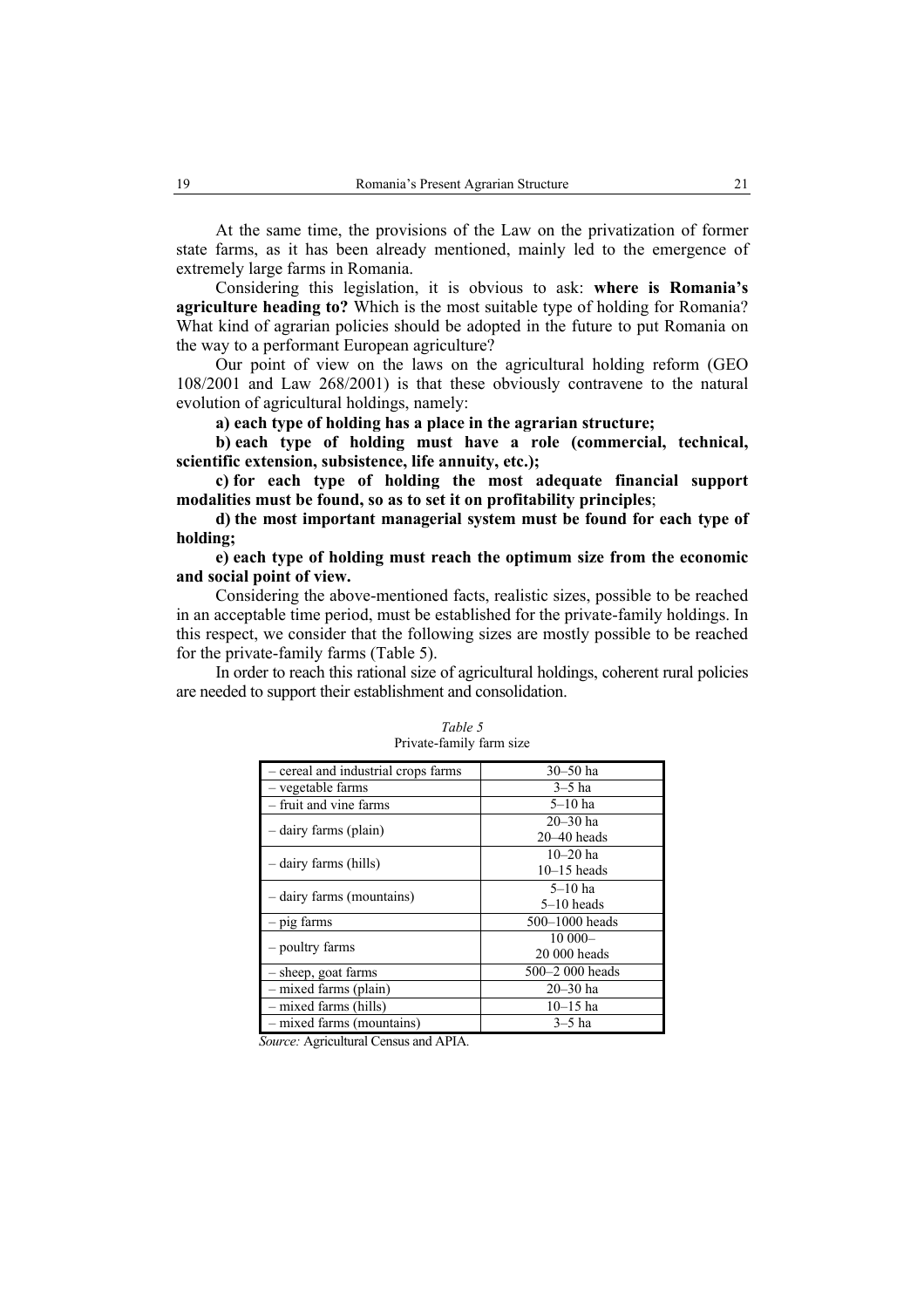In the case of **agricultural commercial companies**, it was necessary to previously restructure them into a privatizable size, with privatization access and facilities of agricultural specialists (Table 6).

| Cereals (plain)                 | 500-1000 ha                  |
|---------------------------------|------------------------------|
| Fruit tree farming, viticulture | $20 - 50$ ha                 |
| Dairy cows                      | $100 - 200$ heads            |
|                                 | $80-150$ ha land             |
| Fattening cattle                | 800-1000 heads/series        |
| Fattening pigs                  | $1000 - 5000$ heads/series   |
| Poultry                         | 50–100 thousand heads/series |

*Table 6*  Size of agricultural commercial companies

 *Source*: Agricultural Census and APIA*.*

Referring to the current situation of agricultural holdings, to their economic situation, we consider it necessary to remove from the Romanian agricultural system the following crisis generating factors: obsolete (rudimentary) technologies; low average yields; farmers' decapitalization; low professional performance; insufficient technical endowment; encouraging the emergence of extremely largesized farms; price scissors; precarious rural infrastructure; bureaucratic and nonperformant agricultural advisory system.

To sum up, in the opinion of many farmers, political specialists responsible for the future of the rural population, of the European bodies and of the Romanian and foreign specialists who investigated the present agrarian phenomenon in Romania and its economic and social consequences, a thorough analysis is needed, seen from multiple points of views, on the present and future impact of the existing agrarian structures in the rural area, as well as a medium and long-term strategy for solving up this problem of the Romanian rural economy in its entirety.

\*

#### **REFERENCES**

- 1. Alexandri, Cecilia, (2001), *Securitate şi echilibru alimentar în România*, Editura Geea, Bucureşti.
- 2. Alexandri, Cecilia, coord., (2006), *Integrarea europeană a pieţelor agricole româneşti*, Editura Terra Nostra, Iaşi.
- 3. Allaire, G., Boyer, R., (1995), *La grande transformation de l'agriculture*, Economica, Paris.
- 4. Barberis, G., (1995), *L'importance de la vie rurale dans la société d'aujourd'hui*, Troisième Forum Europeen sur l'Agriculture, Verona.
- 5. Bonny, S., (1994), *Les possibilités d'un modèle de développement durable en agriculture. Le cas de la France*, Le courier de l'environnement de l'INRA, n°213, pp. 5–15.
- 6. Borza, Mioara, (2009), *Îmbunătăţirea calităţii vieţii în mediul rural prioritate în dezvoltarea rurală durabilă*, Economie agrară şi dezvoltare rurală, Year VI, no. 2, pp. 221–232.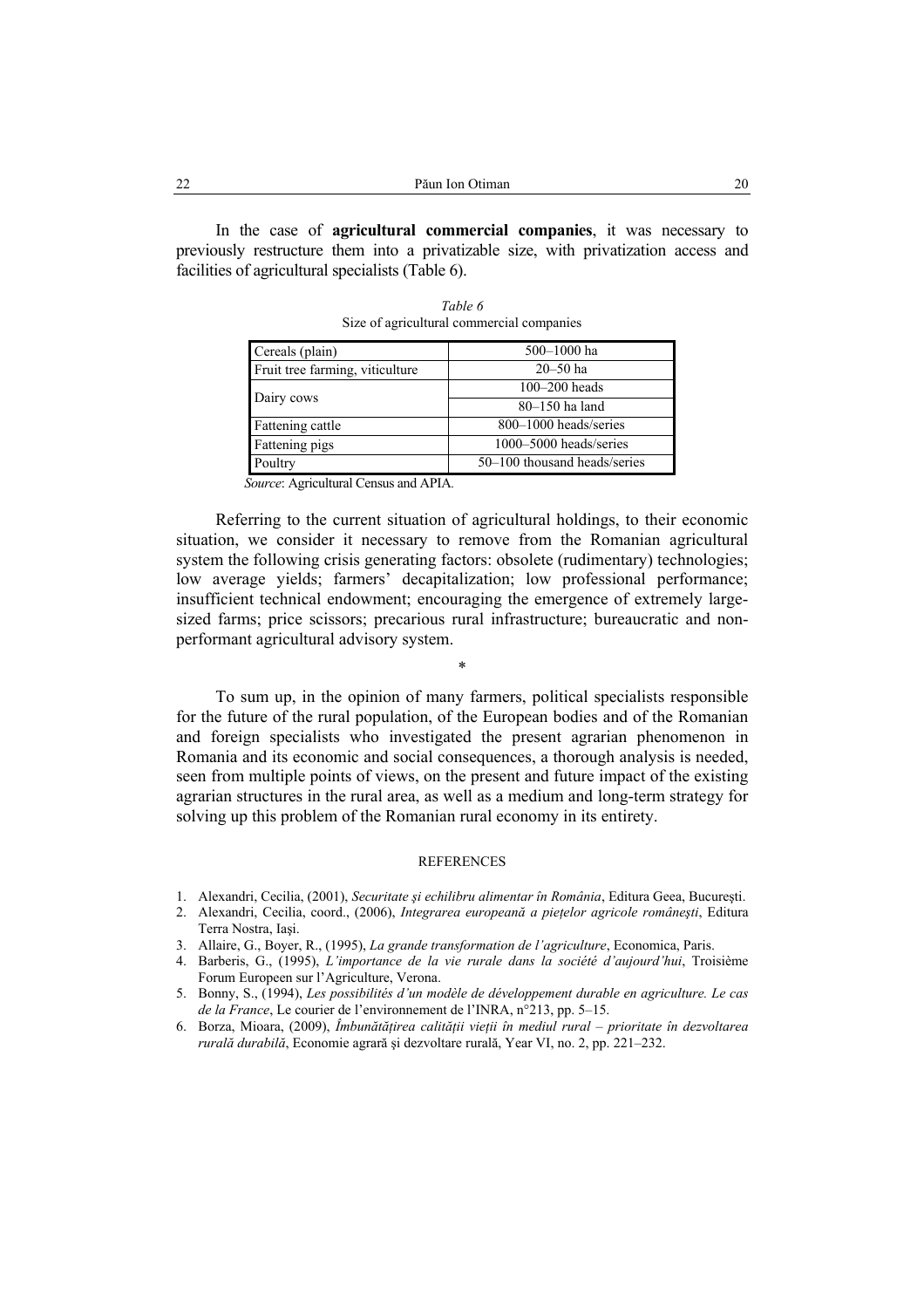- 7. Bureau Jean-Christophe, Mahé Louis-Pascal, (2009), *CAP reform beyond 2013: An idea for a longer view. Education and culture – Europe for citizens*, Notre Europe May 2008.
- 8. Cionga, Cristina, Luca, L., (2008), *Investment Support and Performance of Romanian Large Farms*, Agricultural Economics and Rural Development, Year V, no. 3–4, pp. 181–196.
- 9. Chiriţescu, Vergina, (2009), *Principalele resurse, oportunităţi şi provocări ale dezvoltării rurale româneşti*, Economie agrară şi dezvoltare rurală, Year VI, no. 1, pp. 65–82.
- 10. Chiriţescu, Vergina, (2010), *Dezvoltarea rurală durabilă în România necesitate şi obiectiv prioritar*, Economie agrară şi dezvoltare rurală, Year VII, no. 1, pp. 131–146.
- 11. Florian, Violeta, (2008), *Gradul de modernizare al comunităţilor rurale*, Economie agrară şi dezvoltare rurală, Year V, no. 3, pp. 291–306.
- 12. Girardin, Philippe; Mouchet, Christian; Schneider, Florence; Viaux Phillippe; Vilain, Lionel (IDERICA), (2004) – *Étude prospective sur la caractérisation et le suivi de la durabilité des exploitations agricoles françaises*, Rapport final – Decembre, INRA, MAAPR, Paris, p.71
- 13. Giurca, Daniela, (2008), *Semi-Subsistence Farming Prospects for the Small Romanian Farmer to Choose between a "Way of Living" or Efficiency*, Agricultural Economics and Rural Development, Year V, no. 3–4, pp.215–230.
- 14. Goşa, V., Feher, Andrea, (2010), *Analiza influenţei resurselor financiare destinate agriculturii asupra performanţei producţiei agricole*, Economie agrară şi dezvoltare rurală, Year VII, no. 2, pp. 231–238.
- 15. Grosskopf, W. *et al*., (1998), *Umstrukturierung im ländlichen Raum in Rumänien Agrarproduction, ländliche Finanzmärkte, Privatisierung und ländliche Regionalentwicklung*, Editura Seller, Eschborn, Hohenheim.
- 16. Hera, C., (2006), *Lumea rurală astăzi şi mâine*, Editura Academiei Române, Bucureşti.
- 17. Iancu, A., (2008), *Convergenţa economică*, Editura Academiei Române.
- 18. Ionel, Iuliana, (2008), *Piaţa cerealelor româneşti la un an după integrarea în UE*, Economie agrară şi dezvoltare rurală, Year V, no. 2, pp. 125–140.
- 19. Lup, A., (2010), *Îmbunătăţirile funciare în agricultura României. Retrospectivă istorică şi perspective*, Economie agrară şi dezvoltare rurală, Year VII, no. 1, pp. 61–88.
- 20. Man, T.E., Mateoc-Sîrb, Nicoleta, (2008), *Dezvoltarea rurală şi regională durabilă a satului românesc*, Editura Politehnica, Timişoara.
- 21. Mateoc-Sîrb, Nicoleta, Ungureanu, G., (2010), *Dezvoltarea regională şi rurală. Evoluţii şi tendinţe*, Editura Mirton, Timişoara.
- 22. Otiman, P.I., (2008), *Strategia de dezvoltare durabilă pe termen mediu şi lung a agriculturii şi spaţiului rural din România – România rurală XXI*, Economie agrară şi dezvoltare rurală, Year V, no. 1, pp. 3–20.
- 23. Otiman, P.I., Toderoiu, F., Goşa, V., Nagy, Andrea, Alexandri, Cecilia, Florian, Viloleta, Gavrilescu, Camelia, Ionel, Iuliana, Grodea, Mariana, Alboiu, Cornelia, Moldovan, Minodora, (2010), *Agricultura şi dezvoltarea rurală în România – principalele căi de atenuare a efectelor crizei şi de reluare a creşterii economice*, Economie agrară şi dezvoltare rurală, Year VII, no. 2, pp. 157–204.
- 24. Popescu, M., (2010), *Dimensiunea fizică a exploataţiilor agricole din România. Decalaje faţă de Uniunea Europeană*, Economie agrară şi dezvoltare rurală, Year VII, no. 1, pp. 41–60.
- 25. Pouliquen, A., (2010), *Pays de l'est, intégration dans l'UE: de la reprise agricole à la crise*, Rev. Demeter, Sept, 2011
- 26. Rusali, Mirela, (2009), *Resurse şi structuri socio-economice pentru dezvoltarea durabilă a economiei rurale*, Economie agrară şi dezvoltare rurală, Year VI, no. 1, pp. 47–64.
- 27. Sălăşan, C., (2010), *Populaţia rurală în contextul modificărilor structurale din agricultura României*, Economie agrară şi dezvoltare rurală, Year VII, no. 2, pp. 289–304
- 28. Swinnen, J.F.M., (2007), *Global supply chains. Standards and the poor* (Oxon: CABI Publishing).
- 29. Toderoiu, F., (2009), *Real Economic Convergence European and National Dimensions*, Agricultural Economics and Rural Development, Year VI, no. 2, pp.159–180.